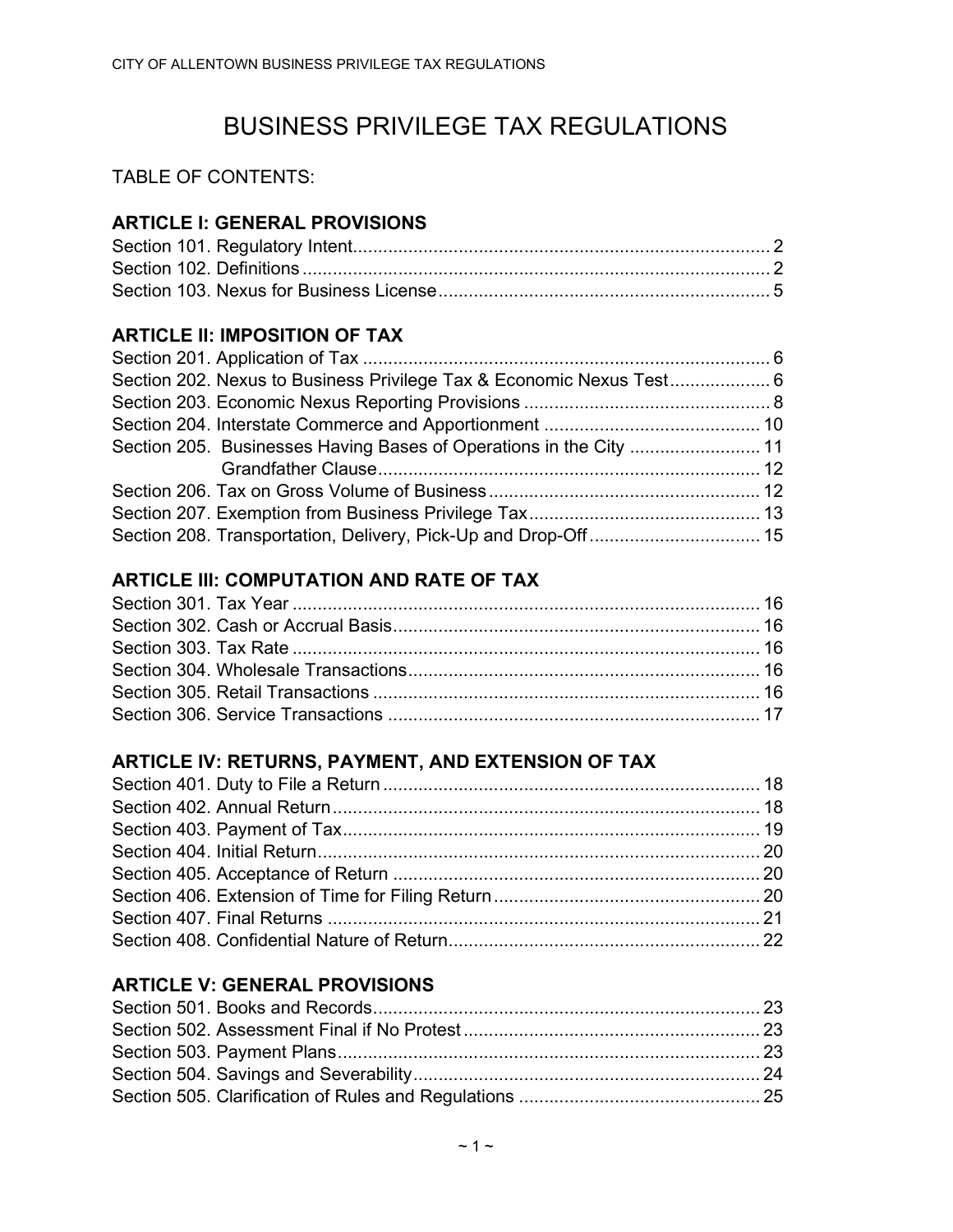# **ARTICLE I**

#### GENERAL PROVISIONS

### Section 101. Regulatory Intent

Pursuant to Article 333.05(B) of the City of Allentown's Business Regulation and Taxation Code, under the direction of the Mayor, and subject to his approval, the Director of Finance's duly appointed deputies are empowered to adopt and promulgate rules and regulations relating to the assessment of Business Privilege Tax on the privilege of doing business in the City. The City is granted the authority to levy Business Privilege Tax on the above referenced subject by the Local Tax Enabling Act, 53 P.S. §6924.301.1(a.1).

The City last issued Business Privilege Tax regulations on April 6, 1996. The City adopts these current regulations to incorporate developments arising in authority which includes, but is not limited to:

Act of May 5, 1998, No. 50, 53 Pa. C.S. §§ 8421-8438 ("The Local Taxpayer's Bill of Rights Act"), V.L. Rendina Inc. v. City of Harrisburg, 938 A.2d 988 (Pa. 2007), Act of May 6, 2014, P.L. 642, No. 42, 53 P.S. §6924.301.1(a.1) ("Act 42 of 2014"), Glatfelter Pulpwood Co. v. Commonwealth, 61 A.3d 933 (Pa. 2013), City of Philadelphia v. Lerner,151 A.3d 1020, 1024 (Pa. 2016), and South Dakota v. Wayfair, Inc., 138 S. Ct. 2080 (2018).

The revised Business Privilege Tax Regulations shall be effective on January 1, 2021 and apply to all business transactions ensuing in the City on January 1, 2021 and thereafter. The prior rules and regulations shall be effective for all disputes of Business Privilege Tax liability accrued by virtue of doing business in the City between April 10, 1996 and December 31, 2020.

The Business Privilege Tax rules and regulations shall be interpreted according to the principles set forth in the Statutory Construction Act, 1 Pa. C.S. §§ 1921-39.

#### Section 102. Definitions

The following words and phrases when used in these regulations shall have the meaning ascribed to them in this Section:

"Apportionment." The application of a multifactor apportionment formula to the gross volume of a business or unitary business, whose actual exercise of the privilege of doing business in the City is not measurable by separate geographical accounting.

"Base of Operations." An actual, physical and permanent place of business from which a taxpayer manages, directs and controls its business activities at that location.

"Business Entity." An organization formed to conduct business.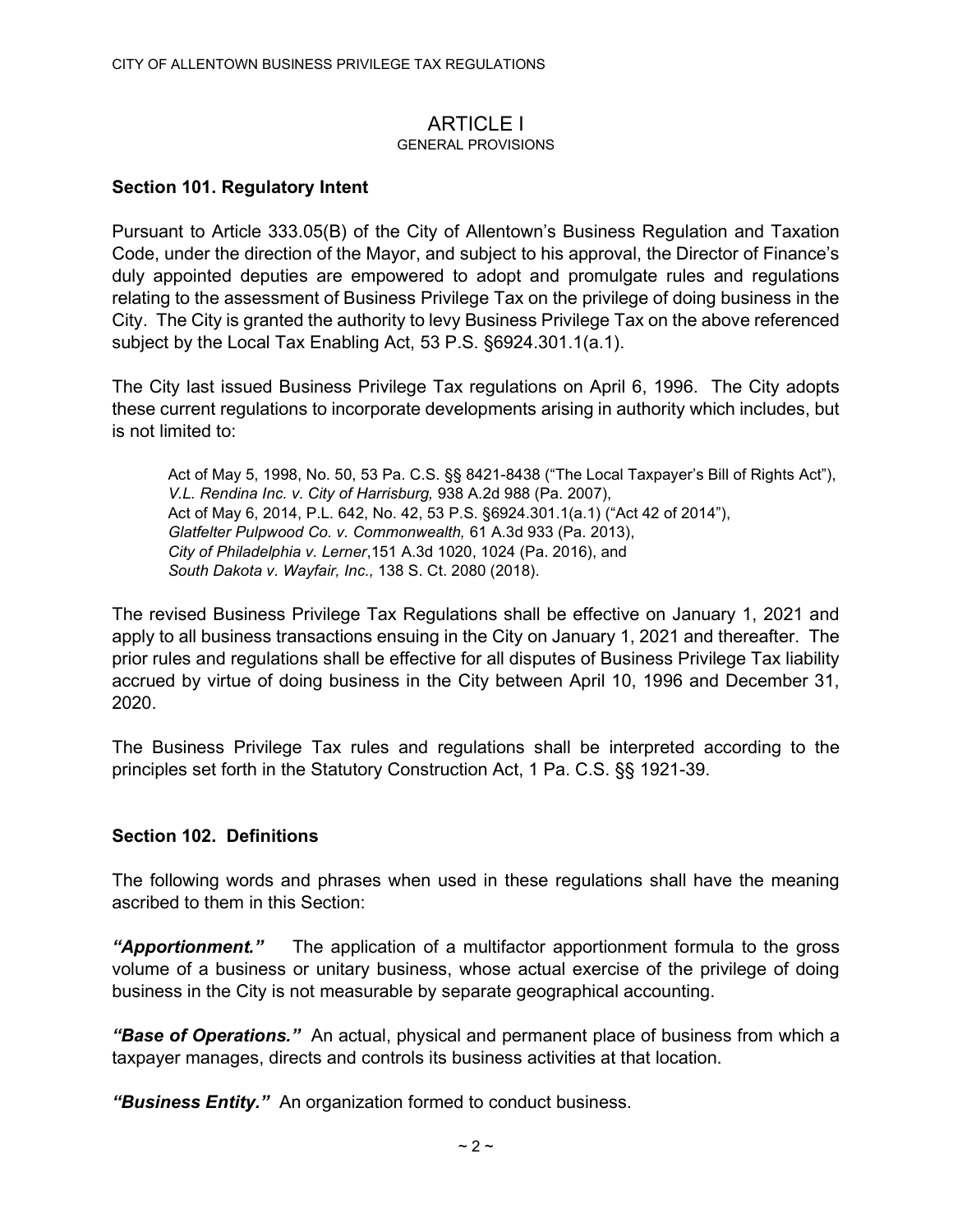"Certified Allocation." A percentage formula certified by a City Tax Examiner and agreed upon between the taxpayer and the Department to be an acceptable multi-year basis for allocating Business Privilege Tax gross volume amongst several of the City's various Business Privilege Tax rate classifications.

"City." The City of Allentown.

"Department." The City of Allentown Department of Finance.

"**Functional Test.**" The subjective determination as to whether the gain on the sale of an asset or any other gross receipt is business income, in consideration of whether the acquisition and disposition of the property arose from integral functions of the taxpayer's regular trade or course of business other than the taxpayer's primary or regular course of business or trade.

"Gain." The disposition of a short-term or long-term capital asset, or any other asset or holding, whereby a gross receipt is realized when the sale price of the asset exceeds the purchase price.

"Gross receipts." Cash, credits and property of any kind or nature received in or allocable to a business from any services rendered by a business, including the cost of property sold, materials used, labor, service or other costs, interest or discount paid, or any other expenses, unless a deduction for such is provided for in the Local Tax Enabling Act or Article 333 of the City's Business Regulation and Taxation Code.

"Gross volume." The measure by which the City attributes the amount of business privilege exercised within or outside of its taxing jurisdiction, which may or may not be coextensive with gross receipts.

"Interstate commerce." Traffic, intercourse, commercial trading, or the transportation of persons or property between or among the several states of the Union, or as defined or interpreted by the United States Supreme Court.

"Judicial Branch." Any Local Pennsylvania Common Pleas Court, Pennsylvania Commonwealth, Superior or Supreme Court, or Federal District Court, Appellate Court, Circuit Court, Tax Court, or the United States Supreme Court.

"Legislative Branch." City Council, the Pennsylvania General Assembly, or the United States Congress.

"Mercantile Business." A business or transaction involving retail or wholesale sales only.

"Month." The time period commencing on the first day of a month and ending on the last day of the month unless the beginning date starts after the first of the month then the time period will run to the preceding date of the following month.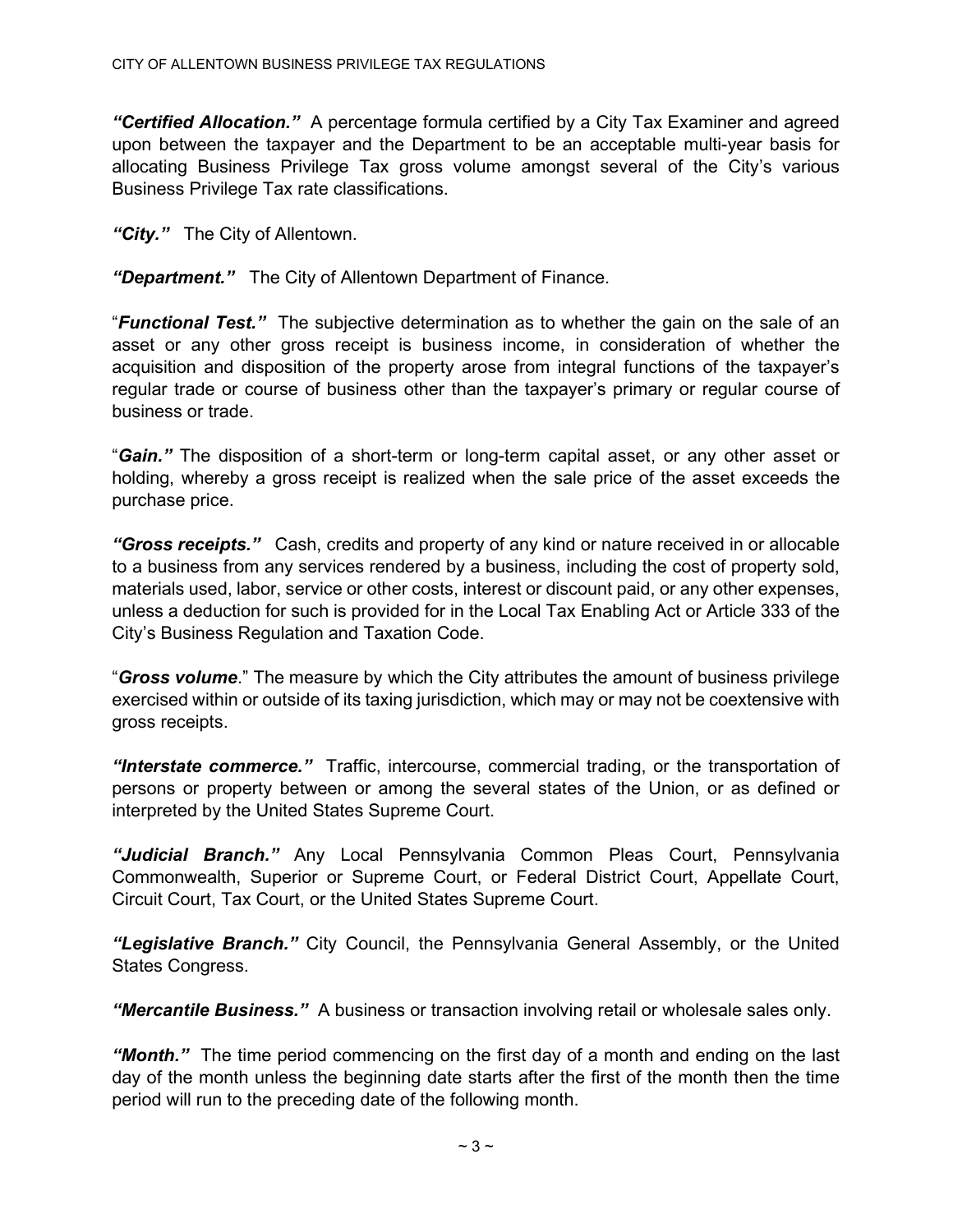"Nexus." The legal force which connects the activities of a person, business entity or taxpayer with the taxing authority of the City.

"Person." Any natural person, partnership, limited partnership, joint venture, unincorporated association, limited liability company corporation, S-Corporation or other entity engaged in business in itself or by and through its affiliates or subsidiaries. Whenever used in any provision, the word person as applied to partnerships shall mean the partners thereof, and as applied to corporations and unincorporated associations shall mean the officers thereof.

**"Rental."** A leasehold, whether of real or personal property; consideration paid for use or occupation of property.

"Retail sale." A sale to the consumer of the goods or property.

"Service." Duty or labor to be rendered by one person to another; sales other than those of retail, wholesale, or rental in nature.

"Taxpayer." Any natural person, corporation, S-Corporation, limited liability company partnership, non-profit corporation or association, unincorporated association or any other entity which may be or become liable for any eligible tax levied under the grant of local taxing authority pursuant to Section 301.1 of the Local Tax Enabling Act, or any renumbering of said act containing the same grant of local taxing authority.

"Transaction." An exchange or transfer of goods, assets, real property, tangible and intangible personal property, inventory, freight and an exchange or transfer of services, labor, accommodations or duties, and delivery. For the purposes of these rules and regulations, the term "transaction" shall apply to each day an investor in real property held title to, contracted for the improvement of, personally engaged in the improvement of, or entered into contract for sale of such real property, and each day of the provision of remote services.

**"Transactional Test."** The subjective determination as to whether the gain on the sale of an asset or any other gross receipt is business income, in consideration of whether the acquisition and disposition of the property arose from the taxpayer's primary or regular trade or course of business.

"Unitary Business." An enterprise which carries out distinct multijurisdictional activities resulting in ultimate profit or value derived from the entire operation, which in relation to its parent corporation, subsidiaries, acquisitions and affiliates operates with functional integration, centralized management and economies of scale.

"Wholesale sale." The sale of goods, personal property or articles of manufacture to a reseller of the same goods, which retain essentially the same physical properties or use at the time of resale.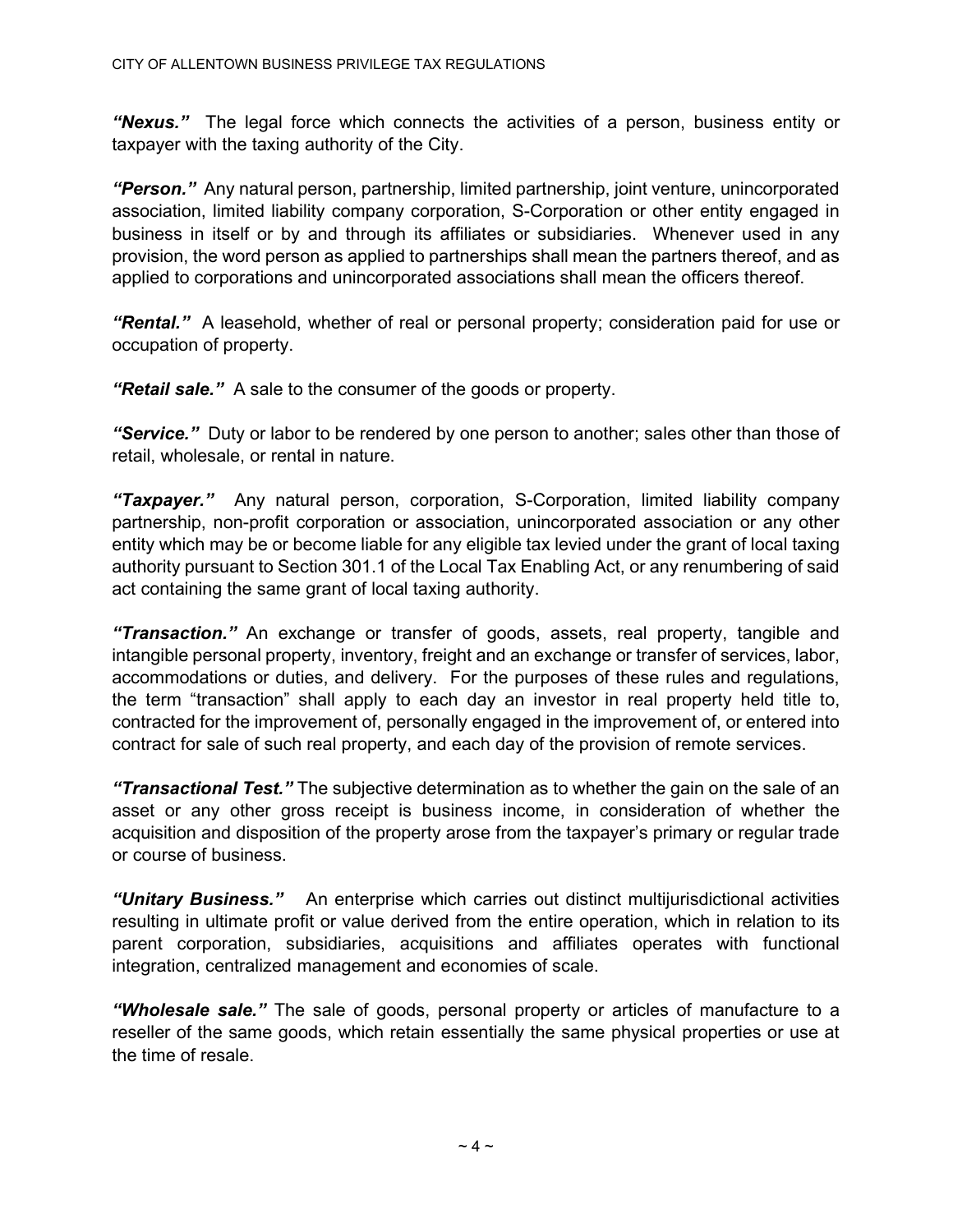# Section 103. Nexus for Business License.

Any person determined to have nexus in the City shall obtain an accompanying annual business license.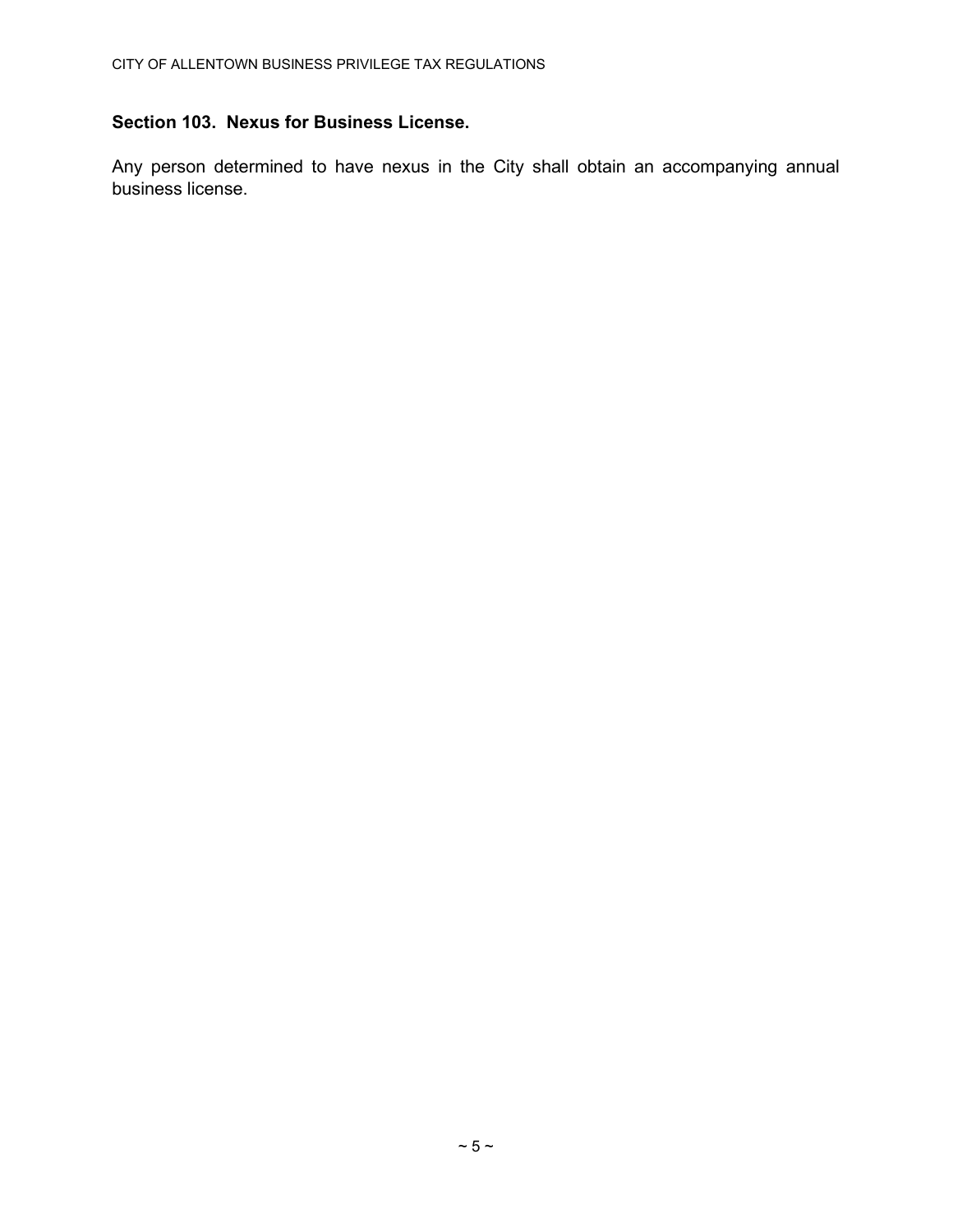#### **ARTICLE II** IMPOSITION OF TAX

# Section 201. Application of tax.

In accordance with Act 42 of 2014, 53 P.S.  $\S6924.301.1(a.1)(1)(i)$ , the privilege of doing business is exercised by conducting transactions in the City.

# Section 202. Nexus to Business Privilege Tax.

- a. Physical Presence Nexus. Regardless of whether it maintains or maintained a base of operations, branch or sales department within the City, a business, person or taxpayer has exercised the privilege of doing business in the City if it transacted business or facilitated the transaction of business physically within the City's territorial borders for all or part of thirty (30) or more calendar days within the calendar year, whether the privilege is exercised by taxpayer in itself, or by and through its employees, agents, affiliates, subsidiaries, contractors, subcontractors or by the deployment or use of their equipment. Also, regardless of the location of its headquarters, branch office or base of operations, a business, person or taxpayer has exercised the privilege of doing business in the City if it deployed or licensed tangible capital assets for gain or profit in the City, or maintained a leasehold or leaseholds or rental of real or personal property located within the City, or held title to or interest in real property located within the City, which property was acquired, held or disposed of for gain or profit for all or a part of thirty (30) or more days within the calendar year.
- b. Economic Presence Nexus. Effective January 1, 2021 and thereafter, a business, person or taxpayer with no physical presence in the City is considered to have an economic nexus in the City and, as such, is subject to Business Privilege Tax if it has generated at least fifteen (15) or more transactions to points within the City totaling at least \$500,000 in gross volume or greater within the calendar year, and has sufficient connection to the City to establish nexus under the United States Constitution.
- c. Taxpayers may have both physical presence nexus and economic nexus in the City, for which they would be required to report both the gross volume they received as a result of physical and economic local business, provided that, such a taxpayer would be eligible to adopt a fair apportionment model that is internally and externally consistent when reporting its gross volume of business in the City. See Sections 204 & 205.

# Economic Nexus Test:

To determine whether a person's or business entity's activities or connections with the City create an economic nexus in the City, such person or business entity (hereinafter in this subsection, "business") shall employ a two-prong test, the first of which is a determination of whether the activities meet or exceed the safe harbor threshold in Section 202(b). If the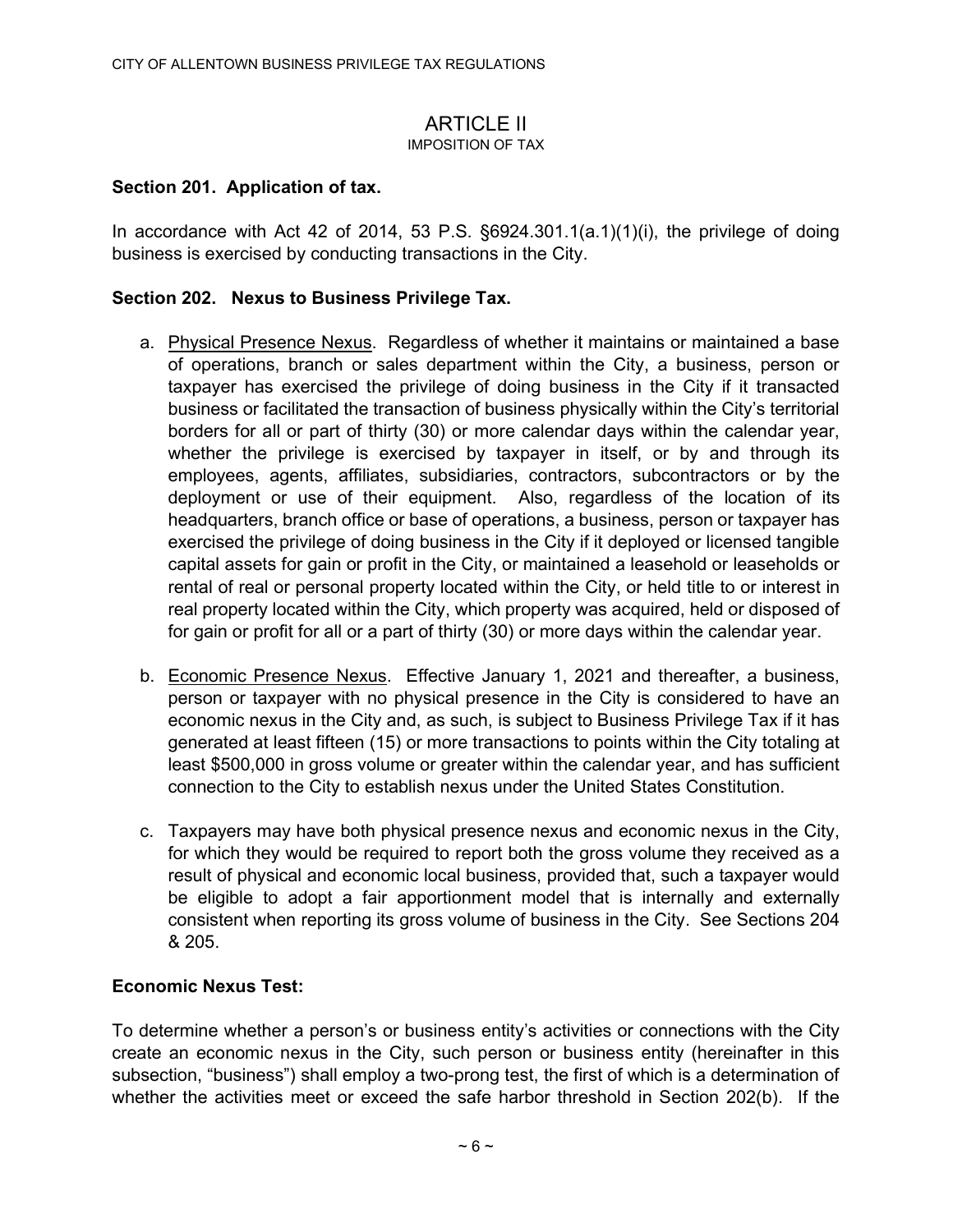business consummated 15 or more transactions to points within the City totaling at least \$500,000, the business shall turn to the second prong.

The second prong of the economic nexus test shall be a determination, as applied to actual or hypothetical activities, whether the transactions, activities or connections to the City would result in a duty for an out of state business to collect, withhold, file, report, remit or pay any tax levied under the Tax Reform Code of 1971, as amended 72 P.S. §§ 7101-10004 (i.e. Pennsylvania Commonwealth Taxes, or, hereinafter, "State Taxes").

For businesses located outside of Pennsylvania, under the second prong, they shall evaluate whether or not the activities creating nexus under the first prong of this test would create a duty to file or report any State Taxes, including, but not limited to, Personal Income Tax (PIT), Sales and Use Tax (SUT) and/or Corporate Net Income Tax (CNIT). If the answer is in the affirmative, the business has economic nexus in the City.

If the out of state business answered in the negative to the question of the second prong, it must then evaluate whether it so answered in the negative because it concluded that the activities were excluded or exempted it from State Taxes. If such an out of state business answered in the negative because its activities were excluded from State Taxes in its selfevaluation under the test, the business does not have economic nexus in the City. If such a business answered in the negative because it's activities were exempted from the State Taxes in its self-evaluation under the test, the business has economic nexus in the City, and such business must look elsewhere in these rules and regulations to determine whether or not it is exempt from Business Privilege Tax.

Businesses located within Pennsylvania, having no physical presence nexus under these regulations, whose activities in the City meet the first prong of this economic nexus test, shall evaluate whether such activities meet the second prong by testing whether the same activities, as applied to a hypothetical out of state location, would result in a duty for the business to file or report any State Taxes. If the answer is in the affirmative, the business has economic nexus in the City, and it is required to report and pay the tax. If such a business answers in the negative because it is exempt from the State Taxes in its self-evaluation under the test, rather than excluded, the business has economic nexus in the City, and such business must look elsewhere in these rules and regulations to determine whether or not it is exempt from Business Privilege Tax.<sup>1</sup>

It is the intention of this test that:

1. Persons, taxpayers, businesses, and tax professionals are supplied with a clear and objective test for determining whether or not the economic nexus applies to their level of connections to the City.

<sup>1</sup> For the purposes of these regulations, an exclusion is a subject that an enactment never intended to tax, while an exemption is a subject that would otherwise be taxable, except that it is specifically carved out for exemption.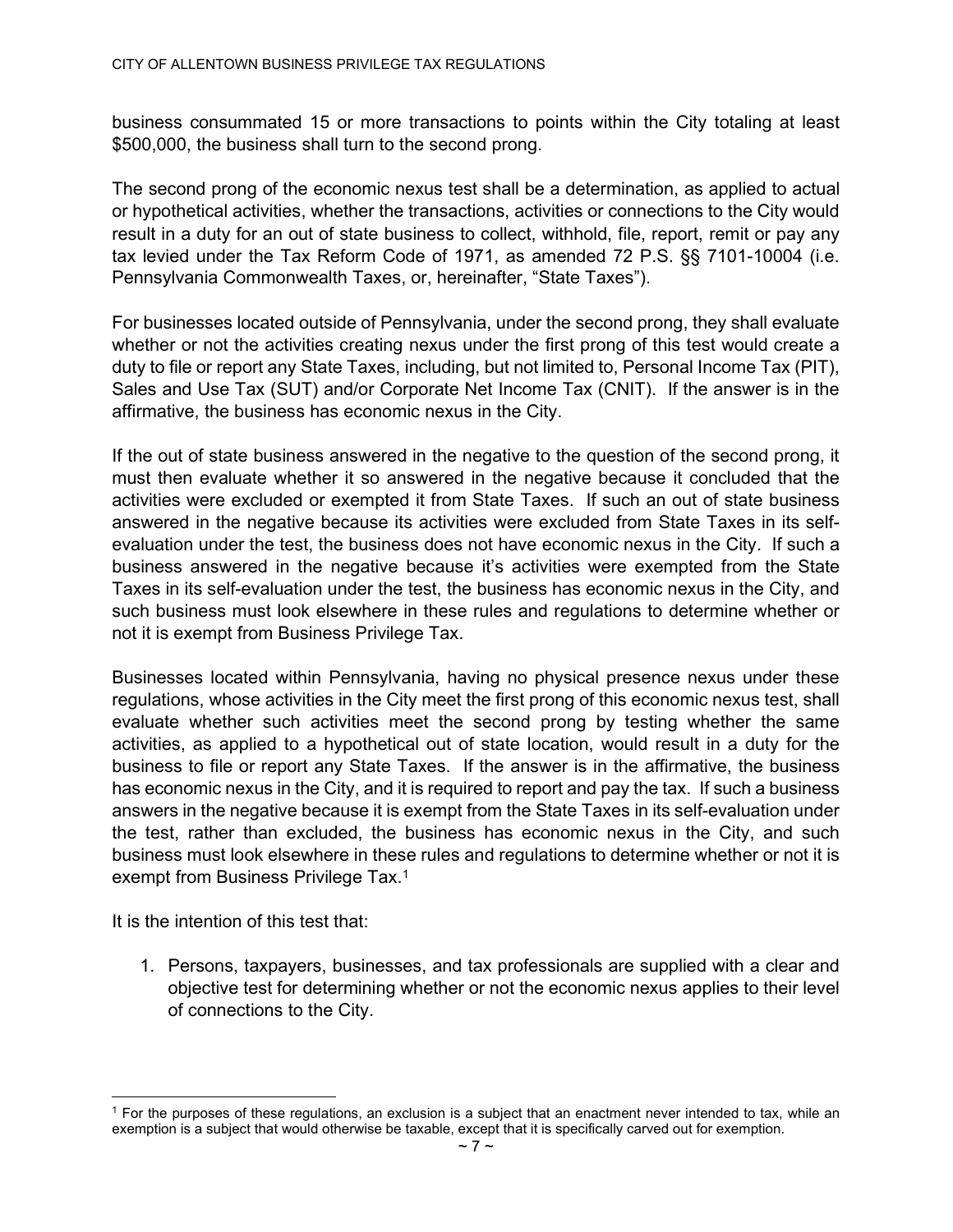- 2. Business activities that do not or would not have nexus in the Commonwealth of Pennsylvania do not have nexus in one of its political subdivisions, except in the case where the activities are merely exempted, and not excluded from State Taxes.
- 3. Businesses located outside Pennsylvania would not avoid taxation by relocating into Pennsylvania, nor that businesses located within Pennsylvania would avoid the tax by relocating to another State.

# Section 203. Economic Nexus Reporting Provisions.

- a. Any business, person or taxpayer having economic nexus in the City in 2021 and thereafter, or in any subsequent year, shall submit a completed application for a business license by December 31 of any year in which their activities first create economic nexus in the City.
- b. Such taxpayer may elect on its application to have its allocation between retail sales and wholesale sales certified by a City Tax Examiner (hereinafter, "Tax Examiner"), which percentage ratio, for Business Privilege Tax reporting purposes, may be fixed for up to the first, second, third, fourth and fifth tax reporting years, or for a lesser time period, as agreed upon between the taxpayer and the Department.
	- 1. If the taxpayer requests on its application to have its retail to wholesale allocation certified, the taxpayer will receive notification and the contact information of their assigned Tax Examiner.
	- 2. The Tax Examiner will request sufficient evidence to ascertain the most current allocation between the taxpayer's retail versus wholesale sales within the Commonwealth of Pennsylvania, or within the City of Allentown, whichever is preferable.
	- 3. When the allocation has been certified by the Tax Examiner, the taxpayer may, in good faith, elect to file Business Privilege Tax returns for the next five reporting periods using the certified allocation as a basis for reporting tax liability, without providing further evidence, other than evidence of their total gross receipts or gross volume attributable to their transactions within the City.
	- 4. Any such taxpayer filing an annual Business Privilege Tax return and paying the reported tax liability using a certified allocation between the City's retail and wholesale rates shall not be subject to an audit by the City, if the City would not have otherwise instituted such an audit, but for the taxpayer reporting using the certified allocation.
	- 5. Any such taxpayer who files an annual Business Privilege Tax return and pays the reported tax liability at the certified allocation, by filing such return using the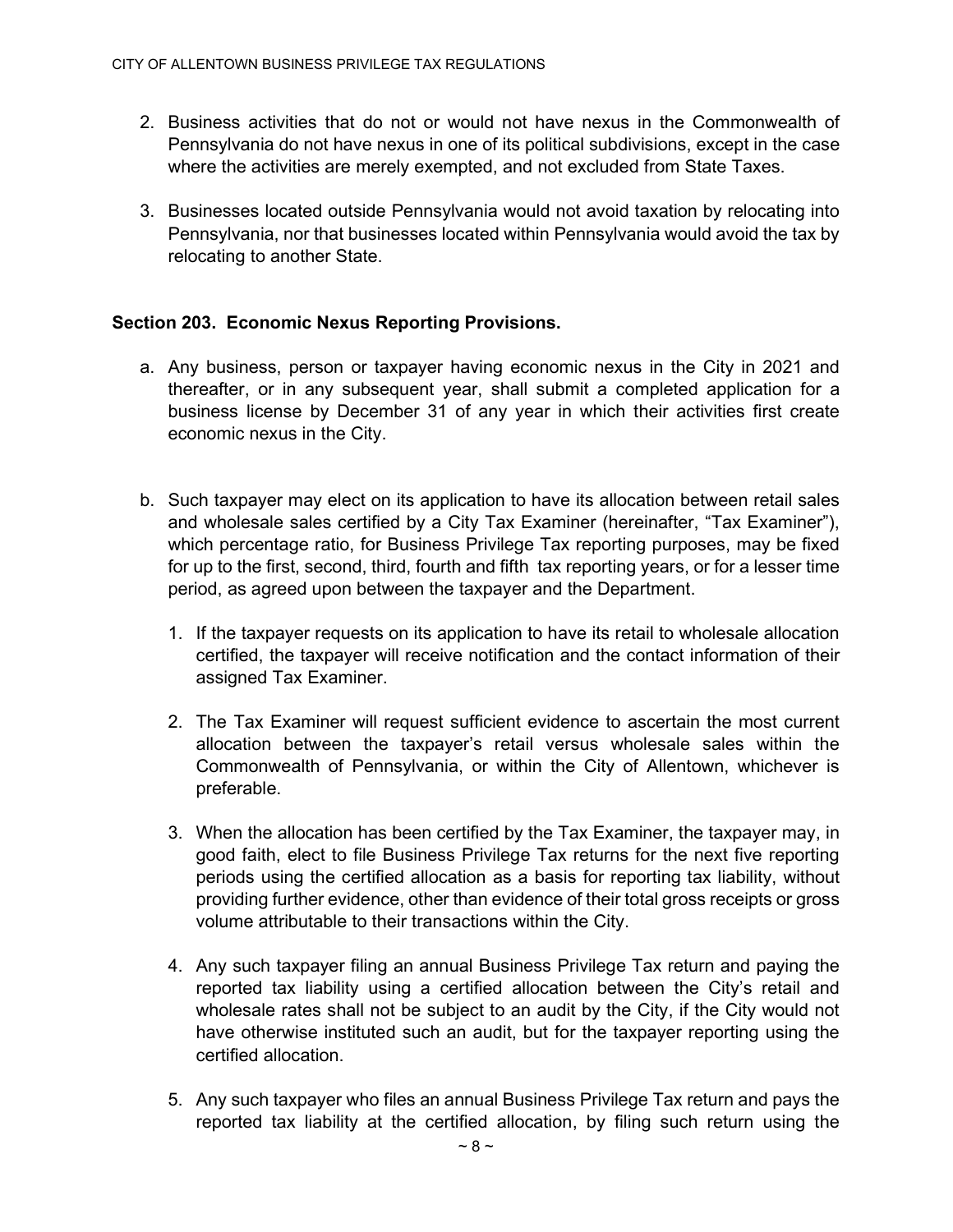certified allocation, has waived their statutory right to request refund of any portion of the tax reported, if they would not have otherwise requested a refund, but for reporting using the certified allocation.

- 6. The taxpayer may elect to cancel their certified rate allocation at any time between the period of their last filing date and the deadline for the next Business Privilege Tax return filing and make a petition to the Department for reallocation. Any certified reallocations will be effective only for the subsequent reporting year and will not apply retroactively to any previous allocation reported.
- 7. The Tax Examiner in charge of the petition for reallocation may request the most current documents available at their discretion to certify a reallocation.
- 8. Certified reallocations may be denied if the taxpayer fails to supply sufficient documentation by the next deadline to report Business Privilege Tax.
- 9. If reallocation is denied, the taxpayer will be required to file the next Business Privilege Tax return using the actual annual allocation between the retail and wholesale sales and will not have access to the relief from audit risk provided in this section.
- 10. If the Department and the taxpayer do not currently maintain a certified allocation for any reason, the parties may agree to a certified allocation at any time before the next deadline for the taxpayer to file Business Privilege Tax, granted that the certified allocation will not be retroactive.
- 11. A taxpayer who continues to file Business Privilege Tax returns after the fifth year at the same certified allocation may be asked by the Department to provide current evidence of its allocation and may have its allocation recertified for up to an additional five tax years.
- c. Any taxpayer having only economic nexus in the City may choose to report its actual allocation between retail and wholesale annually, without recourse to subsection (b) above, granted that the City has the authority perform periodic audits and to request evidence of their reported allocation through the provisions of the Local Taxpayer Bill of Rights Act, 53 Pa. C.S. §8424, and to issue deficiency assessments.
- d. Any taxpayer having only economic nexus in the City, who believes its receipts to be allocable amongst the retail, wholesale, service and rental rates, or any combination thereof, may choose the same election for certified allocation discussed in subsection (b), along with its remedies and requirements.
- e. Any taxpayer having economic nexus in the City who uses, and, upon request, provides proof that it used geocoding or global positioning to determine the geographical points within the City where it transacted business for the purposes of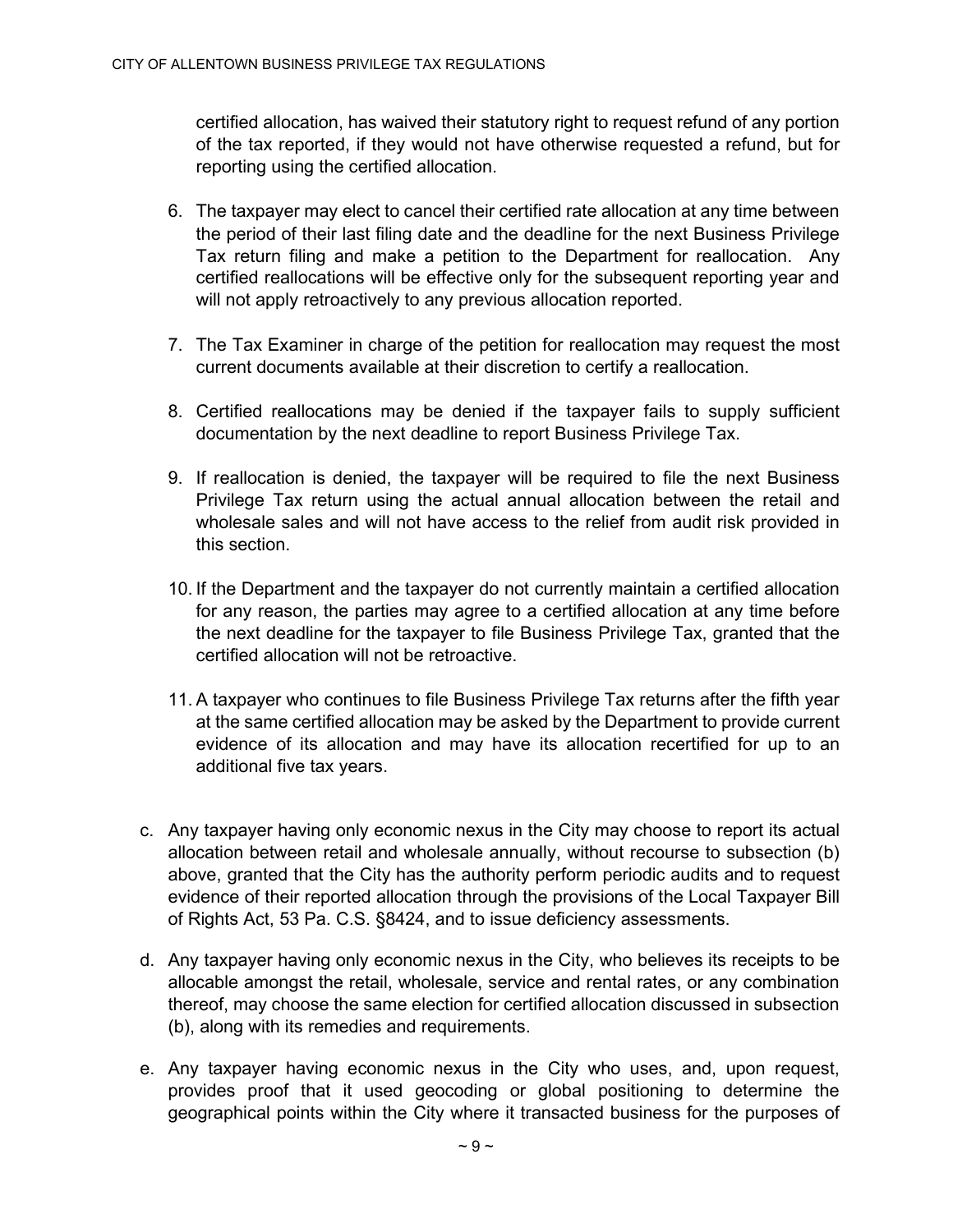Business Privilege Tax reporting shall have a rebuttable presumption that the reports it provided sourcing their transactions are accurate as to the situs of the transactions. Any taxpayer using postal codes or any less sophisticated method, rather than geocoding and global positioning, to locate the situs of their transactions in the City shall be denied such presumption.

- f. Taxpayers having physical presence nexus may also request that a Tax Examiner prepare a certified allocation and become subject to the requirements and relief under this section.
- g. Tax Examiners may decline to engage in a certified allocation for any taxpayer in arrears of taxes, or which defaulted on previous payment plans or agreements, or which misused or falsely filed prior certified allocations, or have a documented history of negotiating agreements in bad faith.

# Section 204. Interstate Commerce and Apportionment.

- a. When reporting Business Privilege Tax, a unitary business engaged in interstate commerce shall apportion its receipts based on an apportionment formula approved by the Department.
- b. The apportionment formula shall be based on three factors: property, sales, and wages (or "payroll").
	- 1. The taxpayer will arrive at the property factor by dividing the original cost value of all real and tangible personal property within the City by the original cost value of real and tangible personal property owned by the taxpayer. Except, if the taxpayer does not own any real property within the City, the taxpayer will arrive at its property factor by dividing the original cost value of its tangible personal property within the City by the original cost value of the taxpayer's total tangible personal property.
	- 2. The taxpayer will arrive at its sales factor by dividing its total sales and services generated by activities within the City by the taxpayer's total sales and services.
	- 3. The taxpayer will arrive at its wage or payroll factor by dividing the total Medicare wages of its employees employed in the City, whether full or part time, by the taxpayer's total Medicare wages. Except, if the taxpayer's only labor costs are for contract labor or other non-employees of the taxpayer, the taxpayer will arrive at its wage factor by dividing the amounts paid on its 1099-Miscellaneous Forms issued to its non-employee subcontractors or laborers engaged in the City by the amounts paid on the taxpayer's total 1099 Miscellaneous Forms for similar contract labor.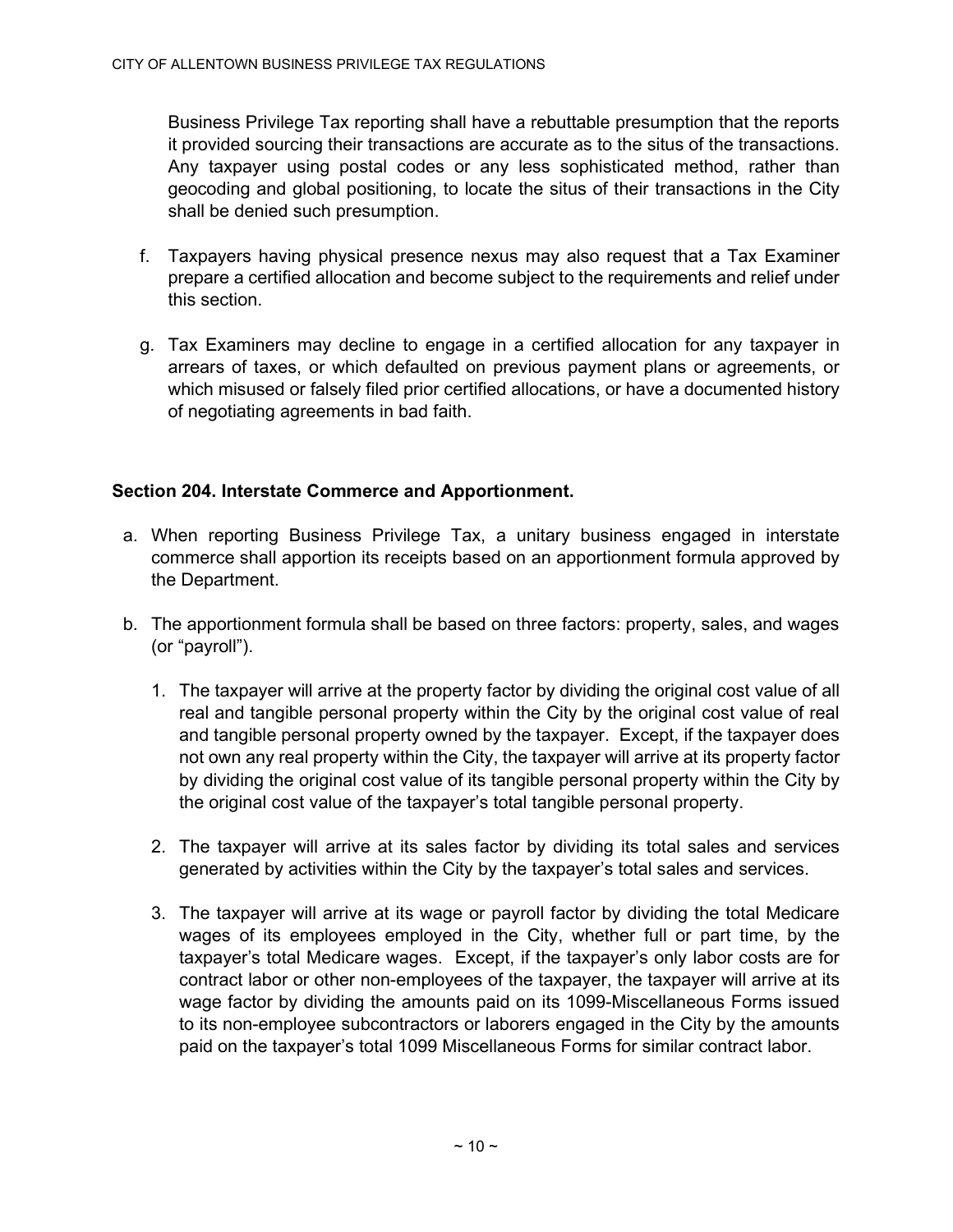# Section 205: Businesses Having Bases of Operations in the City.

- a. Businesses having their sole base of operations within the City shall pay Business Privilege Tax on the entirety of their gross volume if the business's customers must visit the base of operations to consummate the transaction or consume the service.
- b. Businesses based in the City that perform the entirety of a transaction at a location outside of the City may be eligible to allocate the receipts arising from such transactions to the location outside of the City.
- c. Businesses who are legitimately subject to another local taxing jurisdiction's Business Privilege Tax may remove the portion of their gross volume subject to the other taxing jurisdiction's Business Privilege Tax from the amount reported to the City on their Business Privilege Tax return.
- d. Businesses having a base of operations in the City who allocate a portion of their receipts to locations or transactions outside of the City shall be subject to review to determine whether their receipts should have been apportioned in a manner consistent with Section 204, rather than allocated. Such a business will receive a request for taxpayer information from the Department requesting the relevant documents to determine whether apportionment or allocation is appropriate.
- e. The City's Business Privilege Tax is an excise tax on the privilege of doing business, measured by the gross volume of business transacted within the City. Businesses that maintain a base of operations within the City limits, but maintain their sole or a majority customer base outside the City shall be permitted to account for transactions taking place outside of the City by adjusting the sales, property and wage factor in three factor apportionment.
- f. Persons or business entities maintaining one or several branches of their business within the City and one or more outside of the City, may report the actual gross volume attributable to the branch or branches within the City, or may apportion their total sales using the three-factor apportionment formula.
- g. Such persons or business entities maintaining such branch or branches in the City and others in another State, whereby, significant interchange of business or commerce takes place between the branches and across State lines, shall apportion their total sales using the three-factor apportionment. This subsection, mandating apportionment amongst several branches also applies to the separate value units of a unitary business.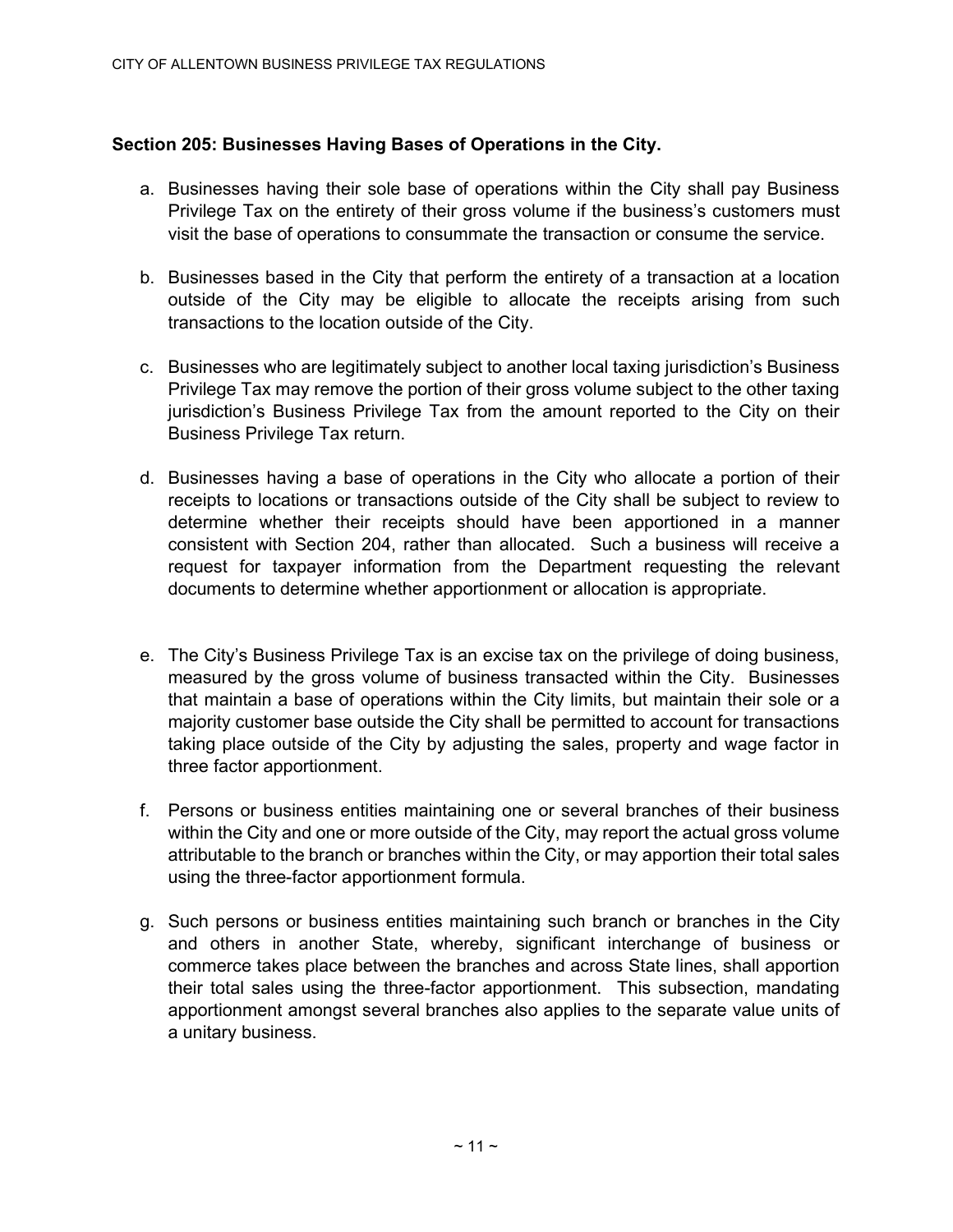# Grandfather Clause<sup>2</sup>

- h. Any taxpayer maintaining its sole base of operations in the City who has reported Business Privilege Tax under the prior rules and regulations by reporting the entire gross receipts for such base of operations as taxable may continue to use that method at their discretion and without regard to the provisions of this section.
- i. Any taxpayer maintaining a base of operations within the City, other than a unitary business, with one or more stores or locations outside of the City offering essentially the same sales and services who has previously filed Business Privilege Tax under the prior rules and regulations which prefers to allocate their actual receipts between locations may continue to do so.

#### Section 206: Tax on Gross Volume of Business.

- a. Business Privilege Tax is levied on and measured by the gross volume of sales made, services rendered, business transacted and all activities that actualize the gross receipts of business during the 12-month calendar year.
- b. A business's taxable gross volume may be arrived at by apportionment, in accordance with the provisions of these regulations, or may be the actual audited gross receipts of the business, as reported on the business's Federal Income Tax returns or other generally accepted income statement, return or abstract.
- c. The gains resulting from the sale of capital assets, personal property and real property are considered gross volume, subject to the Business Privilege Tax, as long as:
	- 1. The activity or chain of activities including the acquisition, management and disposition of the property resulting in the gain meets either the transactional or functional test.
	- 2. The property was located in the City at the time of the sale.
- d. Gains subject to Business Privilege Tax shall be calculated by removing the cost of the asset, less depreciation, from the total sales price, or Sales Price, less Purchase Price, less Cost Basis, plus Depreciation.
- e. Losses on sales of assets and property in the same transaction may be offset against gains in the same transaction when determining whether the activity results in Business Privilege Tax liability.

<sup>&</sup>lt;sup>2</sup> It is the intent of this section to allow taxpayers to continue to report Business Privilege Tax as they had always reported it before the effective date of this section, except that they incur the same risk of audit findings as they risked under the prior rules and regulations.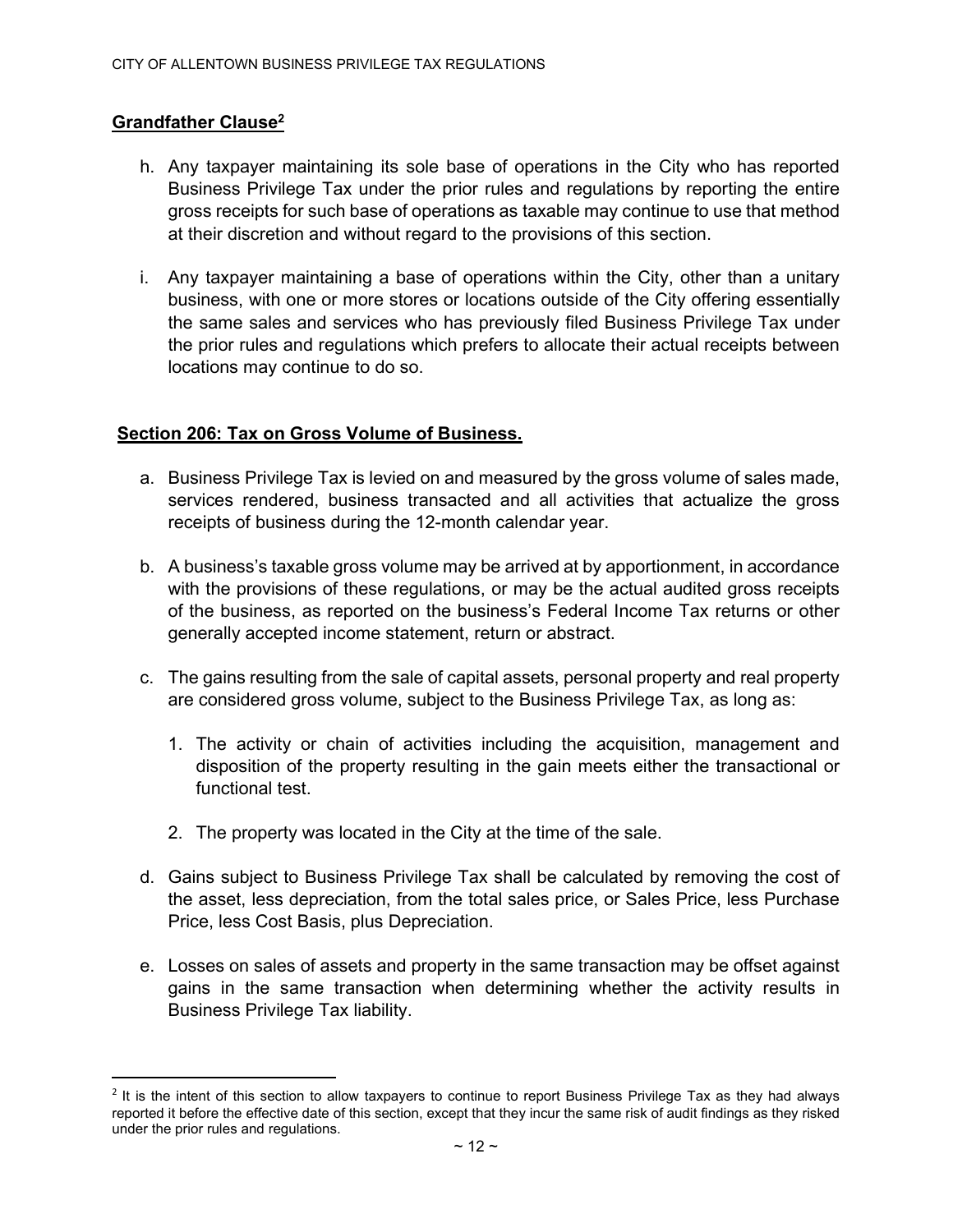- f. Losses on the sales of assets and property may never offset gains on other separate or unrelated gains realized within the tax year or in other tax years and may never offset nor be deducted from gross receipts realized in the business's primary trade.
- g. Taxpayers relinquishing real property situate in the City solely in exchange for real property of like kind to be held for productive use in a trade or business, who defer the recognition of their gain in accordance with 26 U.S.C. §1031 will nevertheless be required to report Business Privilege Tax on the gain, whether the taxpayer converts the property into cash or into property, at the time of the relinquishment of the property in the City, in keeping with the guidance provided by the Pennsylvania Department of Revenue in PIT Bulletin 2006-7 and RTT Bulletin 2006-1 regarding 1031 exchanges and the Commonwealth's Tax Code.
- h. Gross receipts of businesses, persons and taxpayers that come into said taxpayer's possession only to be paid on account of another, or "pass through income," is subject to Business Privilege Tax without deduction, as are management fees paid to or received by related entities, as are rents and maintenance costs collected by a property manager on behalf of a property owner, as are taxes, maintenance and insurance reimbursements paid by a lessee to a lessor under a triple net lease or any other reimbursements under any business arrangement between two or more parties, as are receipts paid by any general contractor to a sub-contractor or any principal to any agent.
- i. Payment to another taxing jurisdiction of another income tax, property tax, excise tax or transactional tax from the gross receipts subject to the City's Business Privilege Tax shall not invalidate, preempt nor be a deduction from the City's Business Privilege Tax, unless elsewhere expressly provided for by the legislative or judicial branches as a basis for deduction or preemption or a claim of double taxation.
- j. Gross receipts paid by the taxpayer to another department of the same corporate taxpayer for accounting and inventory purposes may be deducted from the gross receipts of the same reporting taxpayer and no other. For example, a full-service new car and truck dealership may deduct from its gross receipts the amounts paid by the autobody department for parts supplied by the parts department.

# Section 207. Exemption from Business Privilege Tax.

- a. It is expressly intended that these regulations shall not create any exemptions from Business Privilege Tax not provided for in the Local Tax Enabling Act or Article 333 of the Business Regulation and Taxation Code, nor that any discussions of such exemptions contained herein should be construed as to broaden the legislative intent of the exemptions contained in the above mentioned enactments.
- b. Taxpayers seeking exemption from Business Privilege Tax under Article 333.03(D)(1) of the Business Regulation and Taxation Code, as it pertains to institutions of purely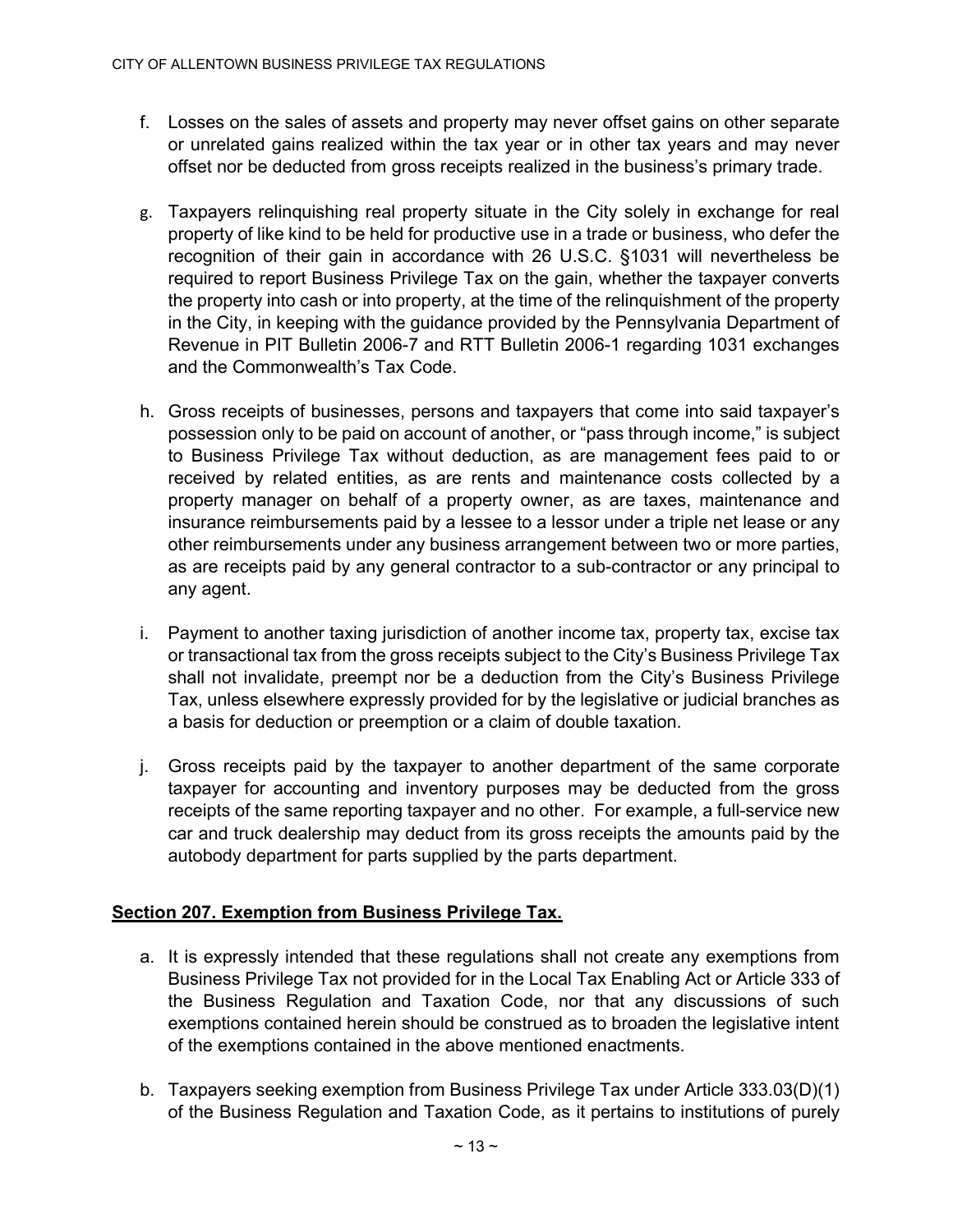public charity have the affirmative burden of proving they meet all five prongs of the test outlined in Hospital Utilization Project v. Commonwealth, 507 Pa. 1, 487 A.2d 1306 (1985).<sup>3</sup> Provided that, all corporate entities operating in the City of Allentown, which file a Form 990T in any given tax year shall file a Business Privilege Tax return and pay Business Privilege Tax on all unrelated business income allocable to the City of Allentown being reported on such Form 990T. Any such entity's Business Privilege Tax return will be considered timely if filed within sixty (60) days of the publication of the Form 990, 990T, or April 15, whichever is sooner.

- c. Taxpayers may seek exemption from Business Privilege Tax by reason of State Preemption under 53 P.S. §6924.301.1(f)(1) or Article 333.03(D)(2) of the Business Regulation and Taxation Code; however, under existing case law the following is not considered to be a basis for exemption:
	- 1. Payment of State Mercantile License Tax, State Corporate Net Income Tax, Capital Stock Tax, Franchise Tax or Mercantile License Fee.
	- 2. Payment of a State Registration or Application Fee.
	- 3. Payment of a license fee, the cost of which is designed to cover the expense of the regulatory regime.
	- 4. Regulation of Residential Construction, Attorneys, Nursing Homes, Title Insurance, Life Insurance or Home Improvement.
- d. Taxpayers seeking exemption from Business Privilege Tax under 53 P.S. §6924.301.1(f)(2) or Article 333.03(D)(3) of the Business Regulation and Taxation Code, claiming that they are a public utility, must demonstrate that their rates are fixed and regulated by the Public Utility Commission.
- e. Taxpayers seeking exemption from Business Privilege Tax under Article 333.03(D)(4) must meet the same standard for exemption or preemption outlined under Section 207(c) above.
- f. Taxpayers seeking exemption under 53 P.S.  $\S 6924.301.1(f)(4)$  or Article 333.03(D)(5) must demonstrate that they meet the plain language of the exemption in the above enactments and the several tests established by the judicial branch pursuant to the taxpayer's primary trade or dealings.
- g. This section hereby incorporates all other exemptions enumerated in the Local Tax Enabling Act, 53 P.S. §6924.301.1(f) where such exemption pertains to Business Privilege Tax, and an allowance for Bad Debts and Returns and Allowances reported on the taxpayer's Federal Tax Return.

<sup>3</sup> (1) Advances a charitable purpose, (2) Donates or renders gratuitously a substantial portion of its services, (3) Benefits a substantial and indefinite class of persons who are the legitimate objects of charity, (4) Relieves the government of some of its burden, (5) Operates entirely free from a private profit motive.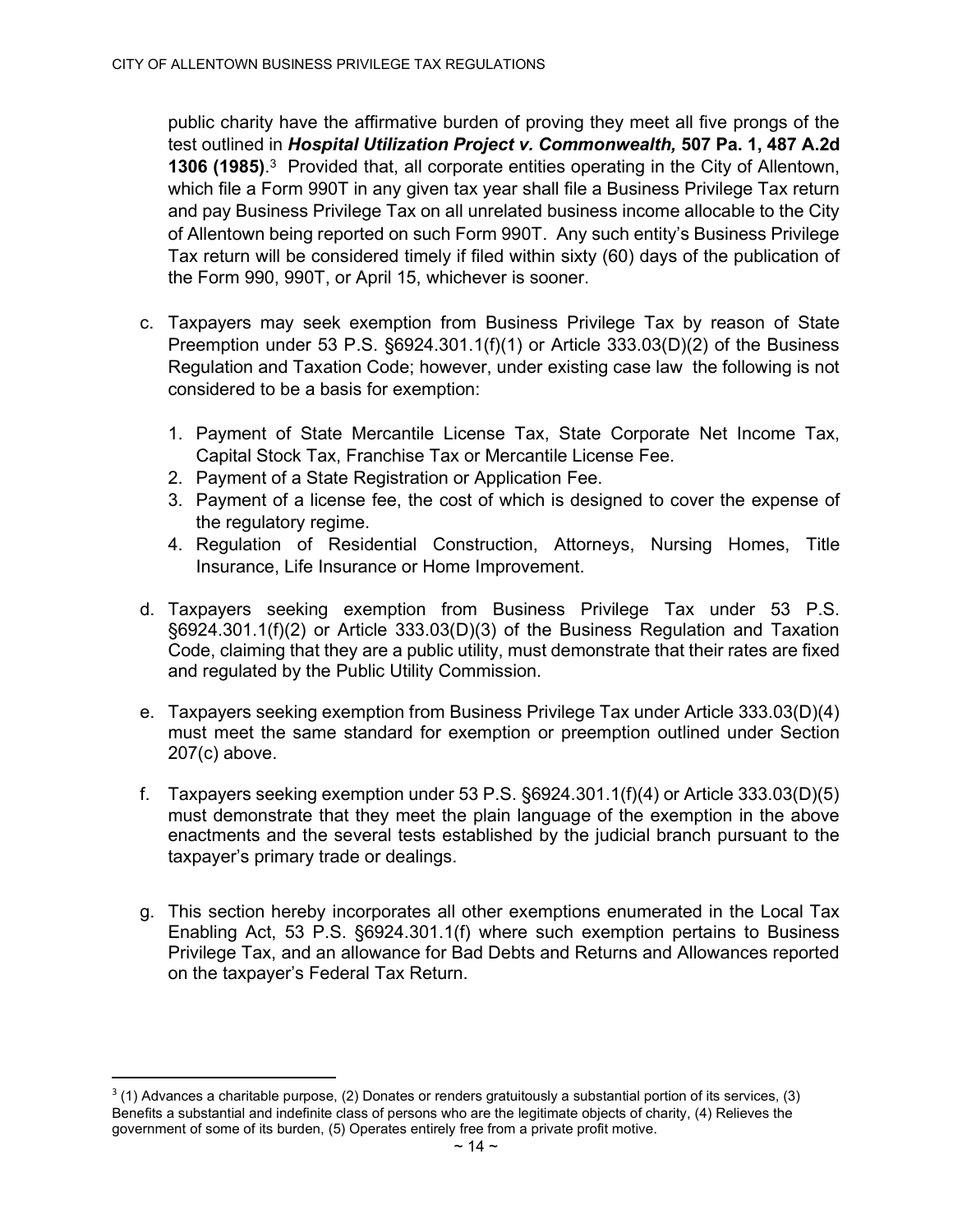# Section 208. Transportation, Delivery, Pick-Up and Drop-Off

- a. Persons, taxpayers and businesses using motor vehicles, such as passenger vehicles, vans and trucks, to receive or deliver, or to pick up or drop-off perishable or non-perishable goods, supplies, wares or assets or passengers for gain or profit for all or a part of thirty (30) days within the tax year have exercised the sufficient privilege of doing business to create physical nexus according to these regulations, except that this subsection shall not apply to commercial motor vehicles merely passing through the City's streets, creating neither a point of origin nor termination for a transaction.
- b. Such commercial transporters of goods or passengers having a base of operations in the City have the right to apportion their receipts using the three-factor apportionment formula.
- c. Such commercial transporters of goods or passengers not having a base of operations in the City have the right to apportion their receipts, and shall not be compelled to include in the apportionment any allotment for property or wages in the City if their only activity was receipt or delivery of goods or passengers.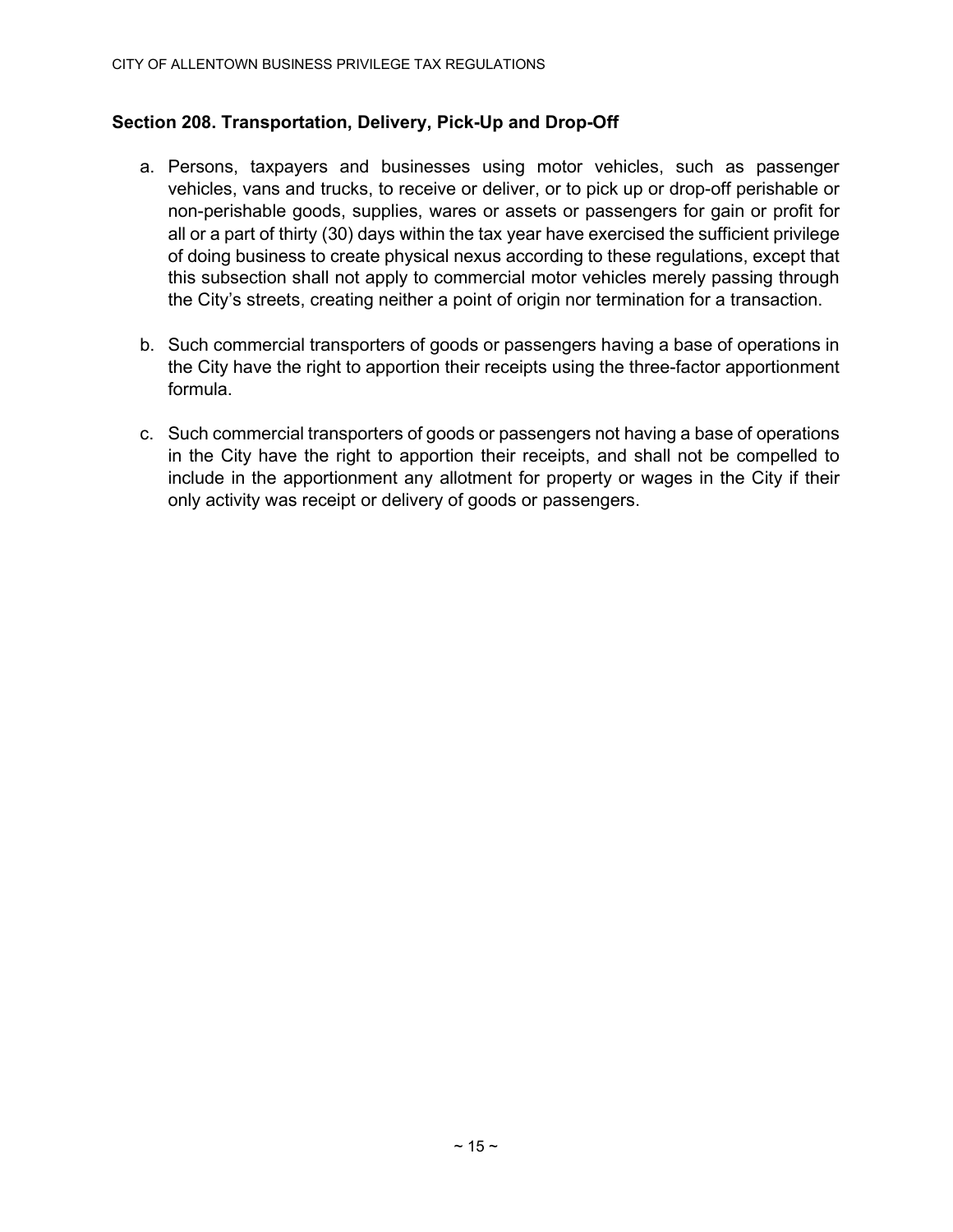#### **ARTICLE III** COMPUTATION AND RATE OF TAX

#### Section 301. Tax year.

The tax year for business privilege tax runs from January 1 to December 31 of each year.

#### Section 302. Cash or accrual basis.

An annual return may be filed either on a cash basis or on an accrual basis. Where it is reasonable to do so, taxpayers shall make every attempt to file on a cash basis.

#### Section 303. Tax rate.

The City's Business Privilege Tax Rates are as follows:

- (1) On Wholesale transactions, the rate shall be one mill, or one dollar (\$1.00) per thousand dollars (\$1,000.00) of gross volume of business.
- (2) On **Retail** transactions, the rate shall be one and one-half  $(1/2)$  mills, or one dollar and fifty cents (\$1.50) per thousand dollars (\$1,000.00) of gross volume of business.
- (3) On Service transactions, the rate shall be three mills, or three dollars (\$3.00) per thousand dollars (\$1,000.00) of gross volume of business.
- (4) On Rental transactions. On receipts attributable to rental transactions, the rate shall be three mills, or three dollars (\$3.00) per thousand dollars (\$1,000.00) of gross volume of business.

#### Section 304. Wholesale transactions.

A wholesale transaction is any transaction involving the sale of goods to a retail dealer or jobber rather than to a customer directly. Generally, wholesale transactions are sales of goods made to one who intends to resell the goods to the ultimate consumer.

#### Section 305. Retail transactions.

A retail transaction is any sale of goods made for final consumption to an ultimate consumer.

In making a determination as to whether gross volume is properly classified as either wholesale or retail, the Department shall employ a test to determine whether the purchaser of the goods is a reseller of the goods in the same form in which they were purchased, or a final consumer of the goods.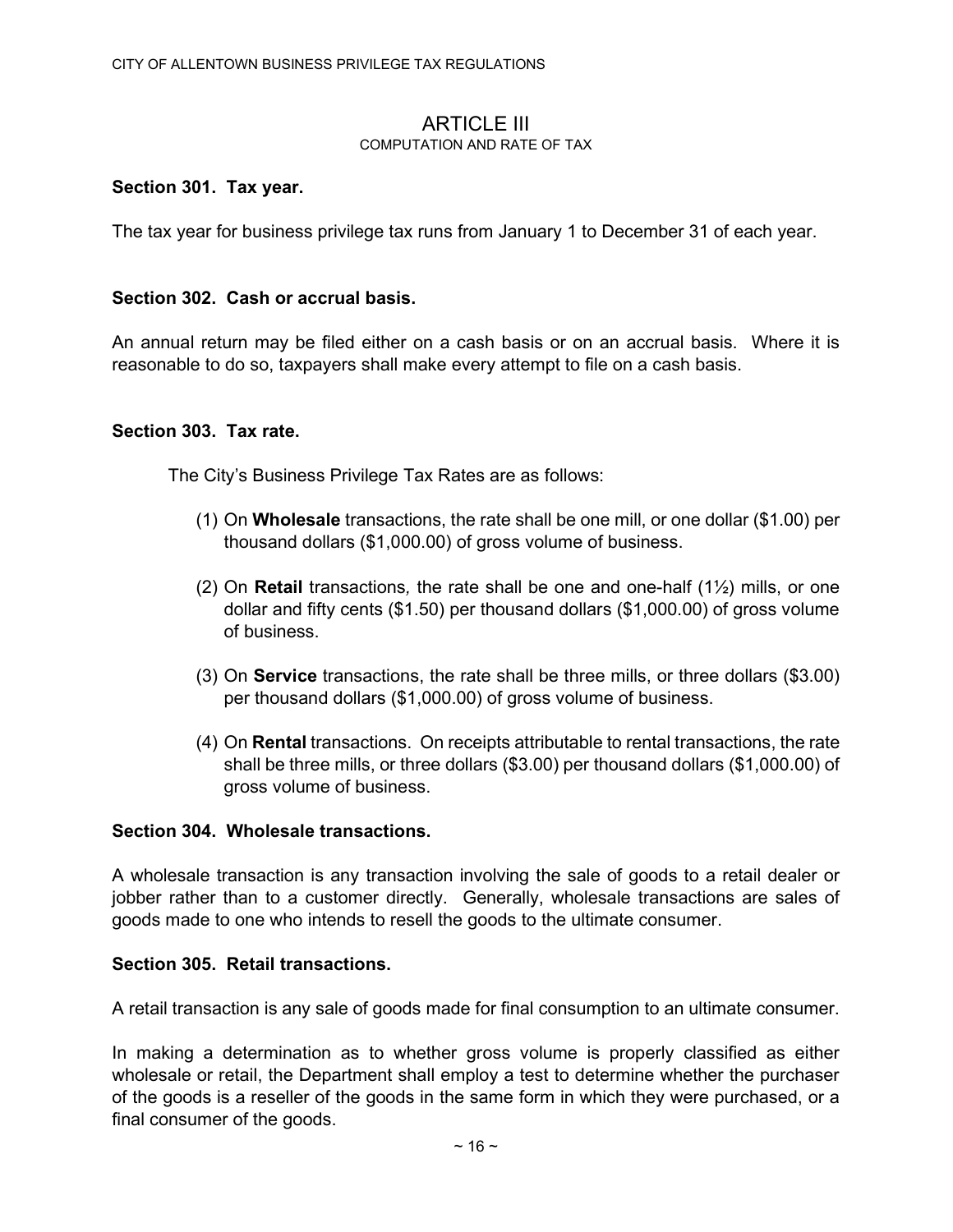# Section 306. Service transactions.

A service transaction is any duty or labor to be rendered by one person to another and includes sales other than those of a wholesale, retail or rental nature. Service transactions include the provision of both labor and materials.

- a. Mixed transactions. In all service transactions where tangible personal property supplied retains its identity after application of labor or installation and can be easily removed, a rule of apportionment is adopted. A taxpayer requesting such apportionment is required to submit any documentation deemed necessary by the Director of Finance or his designee to substantiate the allocation of sale proceeds between the tangible personal property supplied and the labor provided, including, but not limited to, a copy of the receipt that is given to the customer showing a breakout for the labor and tangible personal property components. The allocation for tangible personal property is subject to tax at the retail rate  $(1\frac{1}{2})$  mills) and the allocation for labor is subject to tax at the service rate (3 mills). In the absence of the necessary documentation, a transaction does not qualify for allocation and is taxable as a true service transaction.
- b. True service transaction. In all service transactions where the tangible personal property supplied does not retain its identity and cannot be easily removed, is incidental to the service or is of de minimis value, no allocation is permitted and the transaction is treated as a true service transaction. The receipts are entirely taxable at the service rate (3 mills).
- c. Taxpayers may not apply a retail classification to separately itemized services within an overall retail transaction. All such service transactions must be separately itemized and classified as service transactions.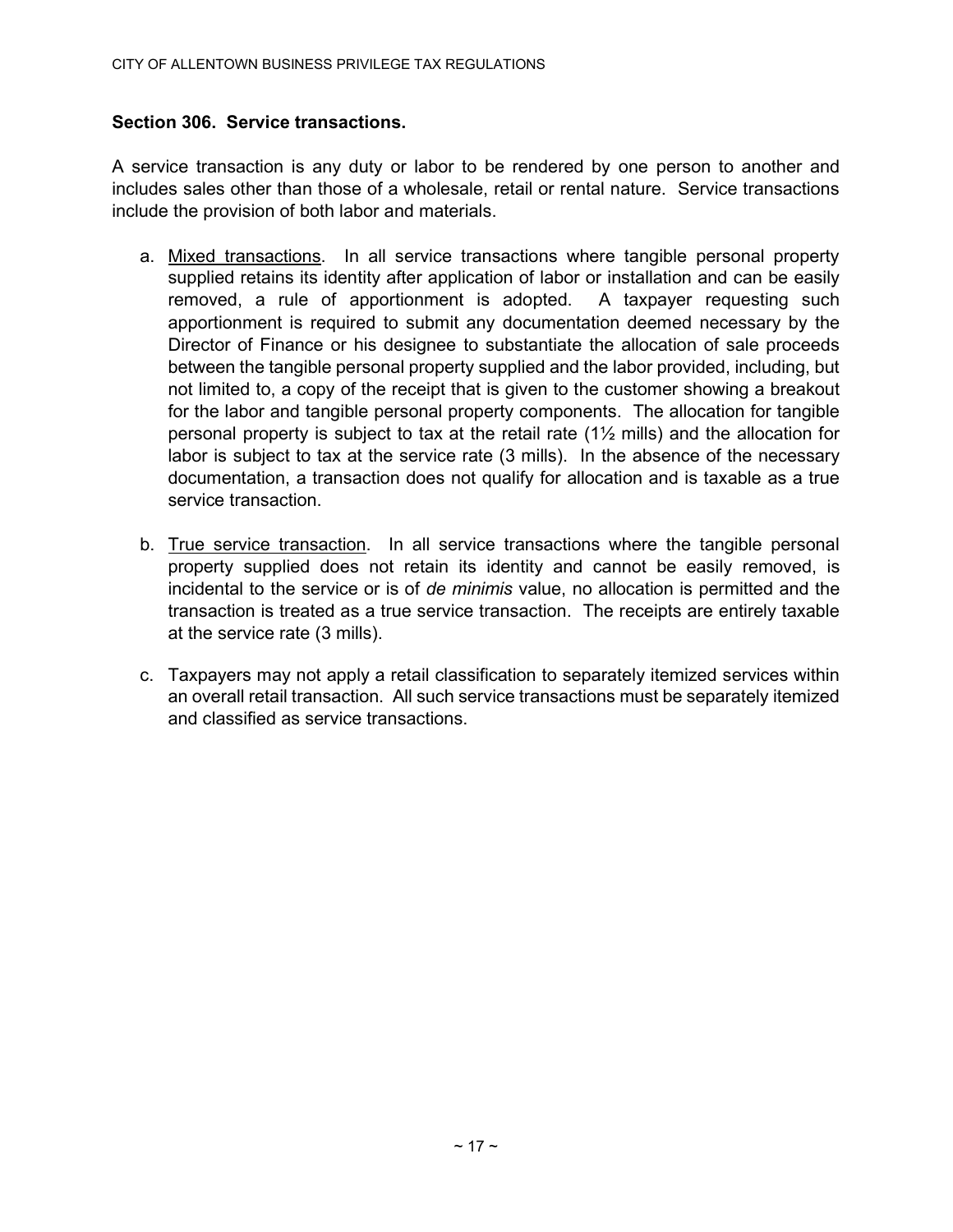# **ARTICLE IV**

#### RETURNS, PAYMENT AND EXTENSION OF BUSINESS PRIVILEGE TAX

# Section 401. Duty to File a Return.

- a. Every person or business entity, receiver, trustee, or assignee acting in a fiduciary or representative capacity doing business in the City of Allentown, who has met the minimal connections to establish nexus in the City under Section 202 of these rules and regulations, must annually file a business privilege tax return.
- b. Individual partners in a partnership are not required to file individual business privilege tax returns for the partnership, but are jointly and severally liable for the filing of the partnership return. Where an individual partner conducts business activities in the City separate and apart from that of the partnership, such person must file a separate return.
- c. Individual officers in a corporation are not required to file individual business privilege tax returns for the corporation, but are jointly and severally liable for the filing of the corporate return. Where an individual officer conducts business activities in the City separate and apart from that of the corporation, such person must file a separate return.

#### Section 402. Annual return.

- a. Every person subject to the business privilege tax who has commenced its business prior to the beginning of the tax year shall file with the Department a business privilege tax return.
- b. Annual return forms may be obtained from and shall be filed with the Department. Failure to obtain the annual return form does not excuse a taxpayer from filing the return or payment of the tax in a timely fashion.
- c. The annual return shall be signed by an individual responsible for the business. In the case of a partnership, the return shall be signed by a general partner, and in the case of a corporation, the return shall be signed by the corporate officer authorized to file tax returns.
- d. Persons who would otherwise have physical nexus under these rules and regulations, believing themselves to be exempt or excluded from Business Privilege Tax shall nevertheless be required to file an annual return reporting their volume of business and/or revenues within the City. Such return shall include a statement or legal rationale for their claim of exemption, which refers to the section of the Local Tax Enabling Act, the Business Regulation and Taxation Code, or any other enactment of the legislative branch that grants such exemption, and to include any supporting documentation that would verify their claim. This subsection shall apply to institutions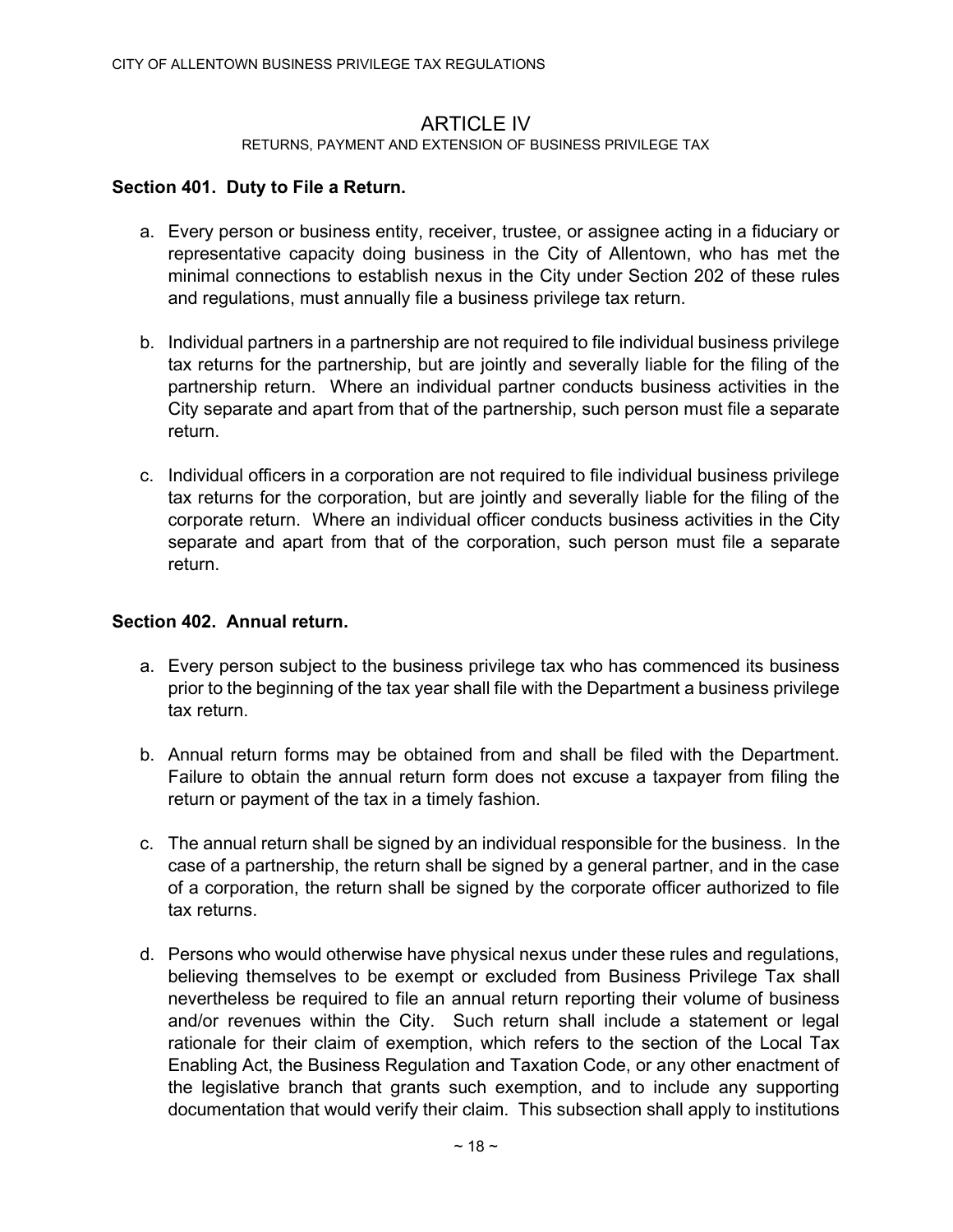claiming exemption under the Constitution of the Commonwealth of Pennsylvania, Article XIII, Section 2(a)(v), and any legislation enacted under the authority of that subsection, but not to such institutions organized specifically and primarily for the purpose of religious worship or religious instruction. This subsection, requiring Business Privilege Tax reporting, shall not apply to public institutions, such as State and Local governmental units, public schools and charter schools entirely funded by state or local taxes or grants from State and Local treasuries or by gifts, who neither receive nor require tuition nor membership dues, fees or assessments for enrollment and purely publicly funded libraries, museums, parks, bands, orchestras and municipal authorities incorporated under the Municipal Authorities Act 53 Pa. C.S. §§5601-5623.

- e. A complete return shall be accompanied by the applicable Federal or State tax return, schedule or statement, including but not limited to Form 1040, Schedule 1, Schedule C, Schedule E, Schedule D, Form 4797, Form 1065, Form 1120S, Form 8825, any applicable Forms 1099 and Form 1120, with accompanying statements for other income, interest and dividends, gains, and rent. The veracity of such forms may be verified at any time by the Department with the appropriate Federal or State taxing authority.
- f. In instances where the taxpayer's State or Federal Tax returns are useless for the purpose of verifying the correct amount of Business Privilege Tax due to the City, the City will not require the taxpayer to submit its Federal or State Tax Returns when reporting Business Privilege Tax. For the return to be considered complete, however, any such taxpayer must include financial statements, disclosures, general ledger reports, profit and loss statements, profit center revenue and expense reports, bank statements and/or any other relevant documentation that are material and sufficient evidence for verifying the gross volume allocable to the City.
- g. Taxpayers which receive a Business Privilege Tax return, and which claim to have performed no business in the City in the tax year in question shall file a return indicating its gross volume was zero. Any such taxpayer may petition the City in writing, or on its Business Privilege Tax return, to deactivate its account by giving the effective date of its closure. If a taxpayer reports zero volume, but does not request its account be deactivated, the Department will continue the account's active status, unless the Department finds cause otherwise to deactivate the account.
- h. In the case of an estimated payment, as discussed under Section 406 below, the taxpayer's return will be considered complete when the taxpayer furnishes its extended tax return or other sufficient evidence.

# Section 403. Payment of tax.

Payment of the tax is to be made in accordance with the filing of the annual return and is due no later than April 15 of each year.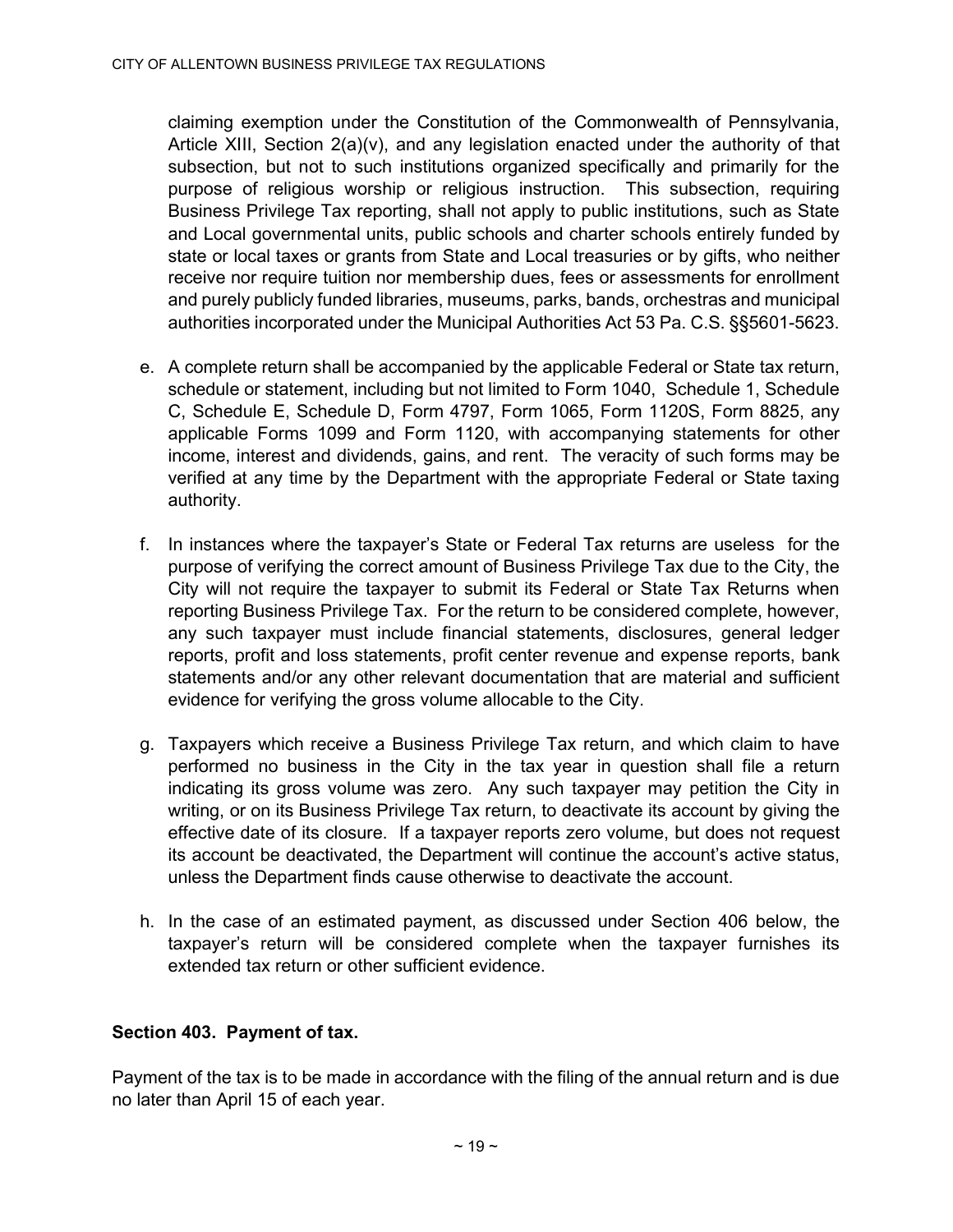# Section 404. Initial return.

Every person, business or taxpayer who commences business in the City after January 1st of any tax year shall file a Business Privilege Tax return with the Department by April 15 of the subsequent year and report the gross volume subject to Business Privilege Tax such taxpayer accrued in the initial year of doing business. If such a taxpayer failed to receive a Business Privilege Tax return for their initial tax year, it shall nevertheless be the duty of the taxpayer to file a complete return by April 15.

# Section 405. Acceptance of return.

- a. Retention of the annual return by the Department does not constitute a final acceptance of the accuracy or completeness of the annual return and payment. The Director of Finance and their duly appointed deputies may elect to treat any filing and/or payment as a partial disposition of a taxpayer's liability.
- b. In accordance with 53 Pa. C.S. §8428(a)&(b), taxpayers may be eligible for relief of interest and penalties resulting from underpayments of Business Privilege Tax, which were the result of clearly erroneous advice provided to the taxpayer by the City.

# Section 406. Extension of time for filing return.

- a. Taxpayers who have duly filed an extension with the Internal Revenue Service, or with the Pennsylvania Department of Revenue, or both, are relieved from the provision in these rules and regulations requiring the taxpayer to attach a copy of its Federal or State Tax return with their Business Privilege Tax return until such time as the deadline for filing the extended Federal or State tax return has elapsed.
- b. Taxpayers whose filing deadline with the Internal Revenue Services or with the Pennsylvania Department of Revenue is extended shall nevertheless make an estimated payment of their Business Privilege Tax liability by April 15.
- c. If the taxpayer fails to make an estimated payment by April 15 such taxpayer will be liable for interest and penalty regardless of whether their Federal and State tax filing deadlines are extended.
- d. If a taxpayer makes an estimated payment by April 15, such taxpayer will owe interest and penalty on any underpaid balance of Business Privilege Tax discovered when the taxpayer files their completed Business Privilege Tax return or receives a notice of assessment.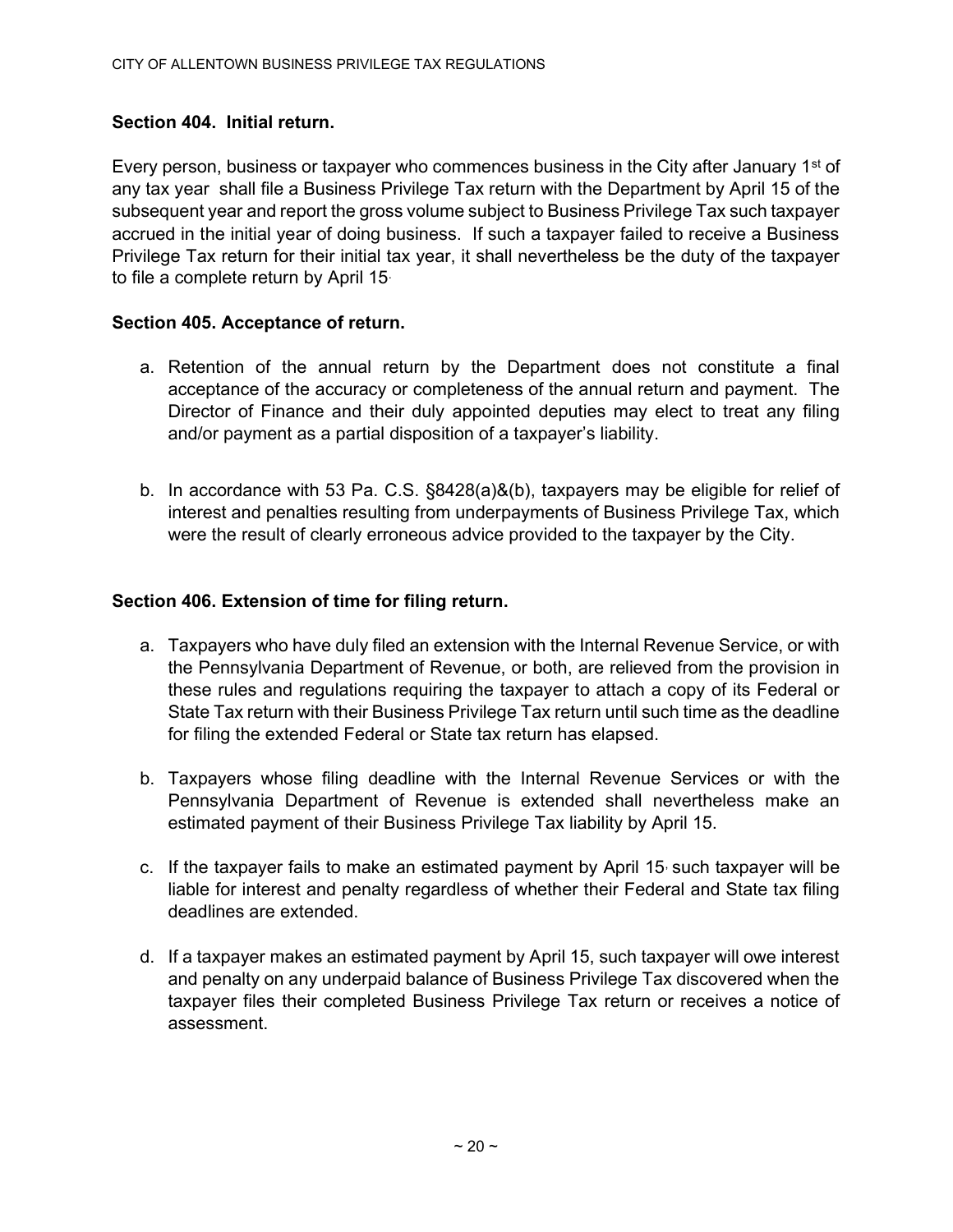# Section 407. Final Returns.

- a. Article 333.04(5) of the Business Regulation and Taxation Code requires any person who ceases business during any tax year to file a final return and to pay into the City's treasury its final Business Privilege Tax liability within thirty (30) days of cessation of doing business.
- b. The same provision applies to real estate investors who have sold and/or divested all of their real estate holdings in the City.
- c. Any taxpayer ceasing to do business or one who divests their entire portfolio of real estate holdings in the City shall notify the Department accordingly on the effective date of the closure of business or property divesture and file its final return and pay its final tax liability within thirty (30) days.
- d. If a taxpayer fails to accordingly notify the City of its closure or divesture of business, and fails to file its final return and pay its final tax liability within thirty (30) days, the Department may close the taxpayer's account and issue a final bill to the taxpayer, which bill shall be generated by the Department's database.
- e. In the case of subsection (d) above, the City shall estimate the taxpayer's final Business Privilege Tax liability, based on all information within the Department's means. Interest and penalty will not be assessed until April 16 of the subsequent year.
- f. In the same case of subsection (d) above, the Department will include on the taxpayer's final tax notice a suggested final settlement amount (hereinafter in this section, "final amount," or "suggested final amount"), based either on public records or previous tax filing records.
- g. Taxpayers, who have ceased doing business by divesting their entire real estate holdings, are obligated to file a final return and pay their final tax liability within thirty (30) days of the effective date of divesture. Such taxpayers shall file a final return reporting the final amount of rent received and for the gain on the sale of the asset, if such a gain was achieved by virtue of the transaction and the gain meets either the transactional or functional test.
- h. Taxpayers reporting the gain on the sale of assets on their final return are permitted to apply the retail rate to such gain when calculating the tax due but must apply the rental rate to its final gross volume of rent.
- i. The City will not audit nor attempt to reassess a taxpayer's final return if the taxpayer settled their final Business Privilege Tax liability by paying the suggested final amount on the form generated by the Department's database stating such settlement amount.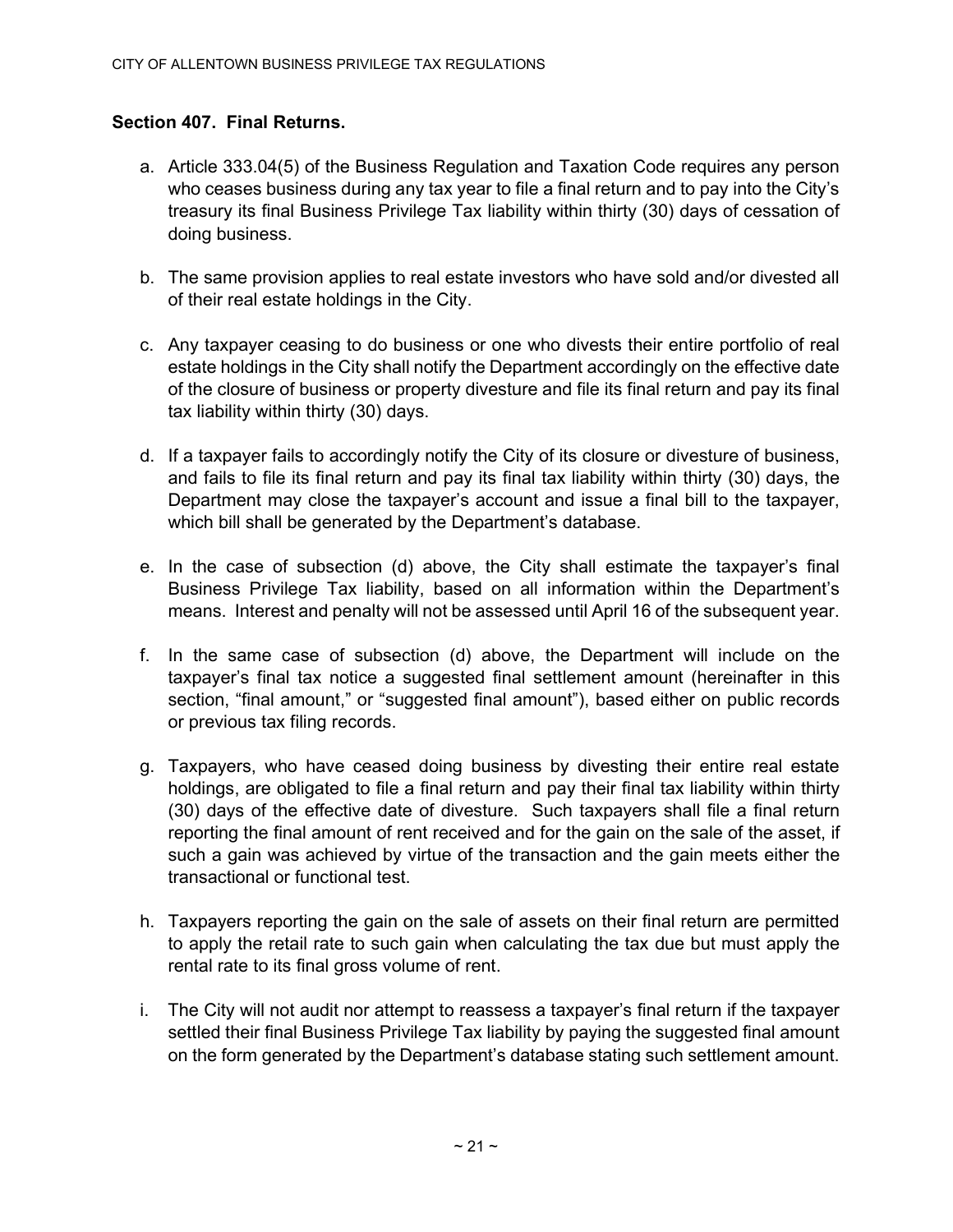j. Any taxpayer receiving a final notice from the Department with a final amount is permitted to disregard such suggested settlement amount, supply to the Department the actual final tax liability, include material and sufficient supporting evidence of their actual final tax liability and remit payment of their actual final tax liability, provided that subsection (i) above shall not apply to such taxpayers proceeding under this subsection.

# Section 408. Confidential nature of return.

In accordance with 53 Pa. C.S. §8437, any confidential tax information gained by the Department as the result of any returns filed or abstracts or summaries of returns filed or information gained as the results of any investigations, hearings or verifications shall not be divulged by the employees of the Finance Department authorized to request or review such tax information to any external party outside the Department of Finance, except appropriate personnel and/or in accordance with proper judicial order or as otherwise provided by law.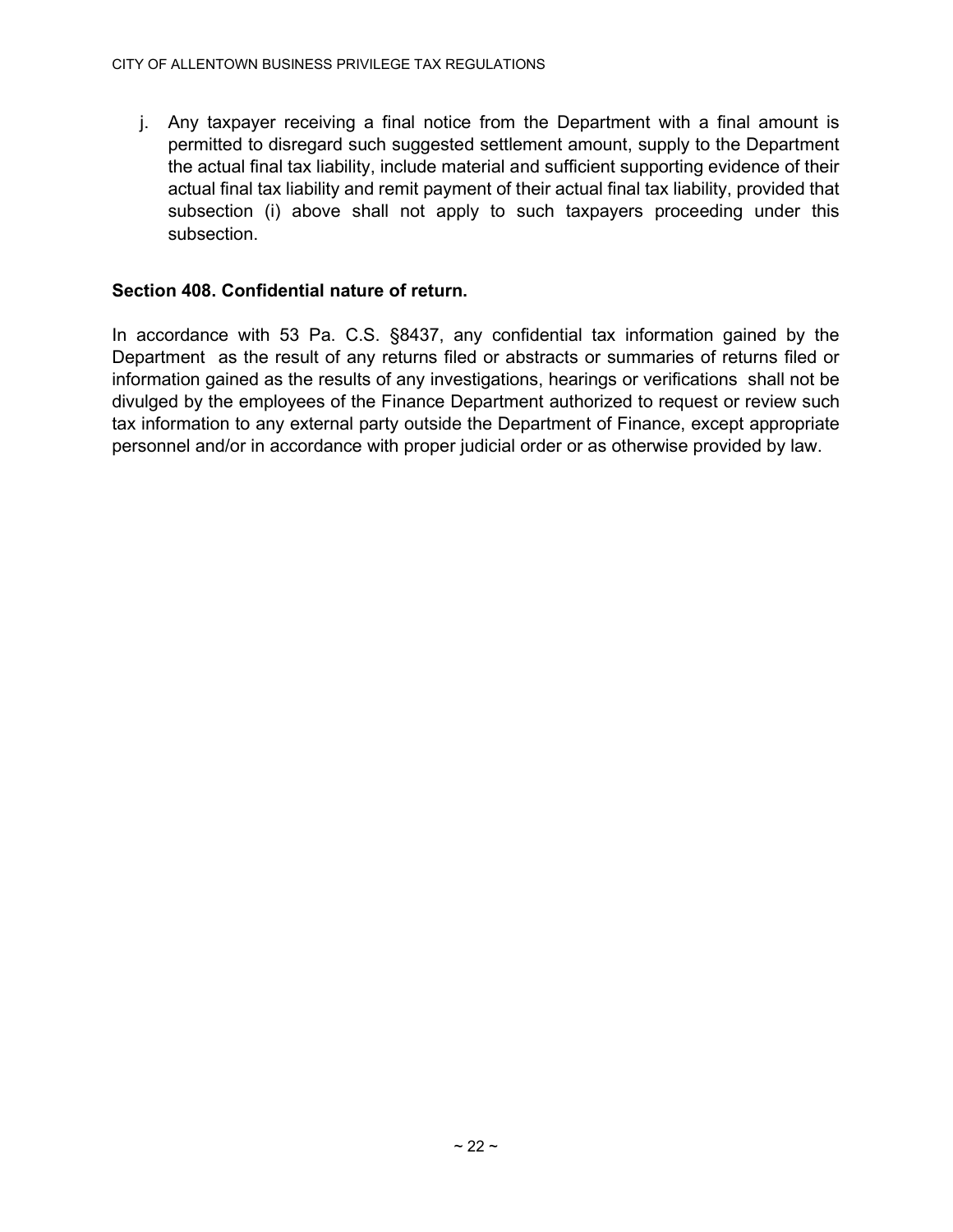#### **ARTICLE V** GENERAL PROVISIONS

#### Section 501. Book and records.

- a. Books, journals, invoices, general ledgers, bank statements, purchase orders, leases and other records used by a taxpayer in the ordinary course of business shall be kept in such a manner so as to reflect actual business operations. Objective criteria, such as invoices, contracts and receipts, shall be kept as evidence of the veracity of any return filed by a taxpayer for a period of no less than five (5) years from the date the taxpayer files the return.
- b. A taxpayer claiming exemption or exclusion for any portion of its gross receipts shall maintain complete records supporting the validity of the claim. Any claimed exemption or exclusion shall be disallowed if sufficient records are not maintained.
- c. In the absence or unavailability of complete records or in the case where a taxpayer neglects or refuses to file a return after being served notice of request for taxpayer information, the Director of Finance or their designee shall use any available records or information to reconstruct figures to reflect the business activity of the taxpayer for the period in question. Reasonable estimates, as computed by the Department, shall be used in such circumstances.

# Section 502. Assessment final if no protest.

If a taxpayer fails to file a petition for reassessment in response to a notice of assessment within the ninety (90) days of the date of the assessment notice, the assessment is considered final and the taxpayer may not seek further administrative relief.

#### Section 503. Payment Plans.

a. Taxpayers lacking the means to pay their Business Privilege Tax liability by April 15, may, on or before the due date for the tax claim, contact the City and establish a payment plan of three (3) monthly installments that will satisfy the tax claim by June 15, and not incur interest and penalty, provided documentation is supplied to verify actual tax liability. If the taxpayer has filed a Federal or State extension, the balance of the payment plan shall be calculated using any documentation available to determine a good faith estimate of tax liability. If the completed Federal or State return becomes available before the conclusion of this payment plan, Taxpayer shall file an amended BPT return and pay the actual amount owed, without interest and penalty, by June 15, as long as the taxpayer has followed the requirements of this subsection. The tax balance owed on returns amended after June 15 is subject to interest and penalty.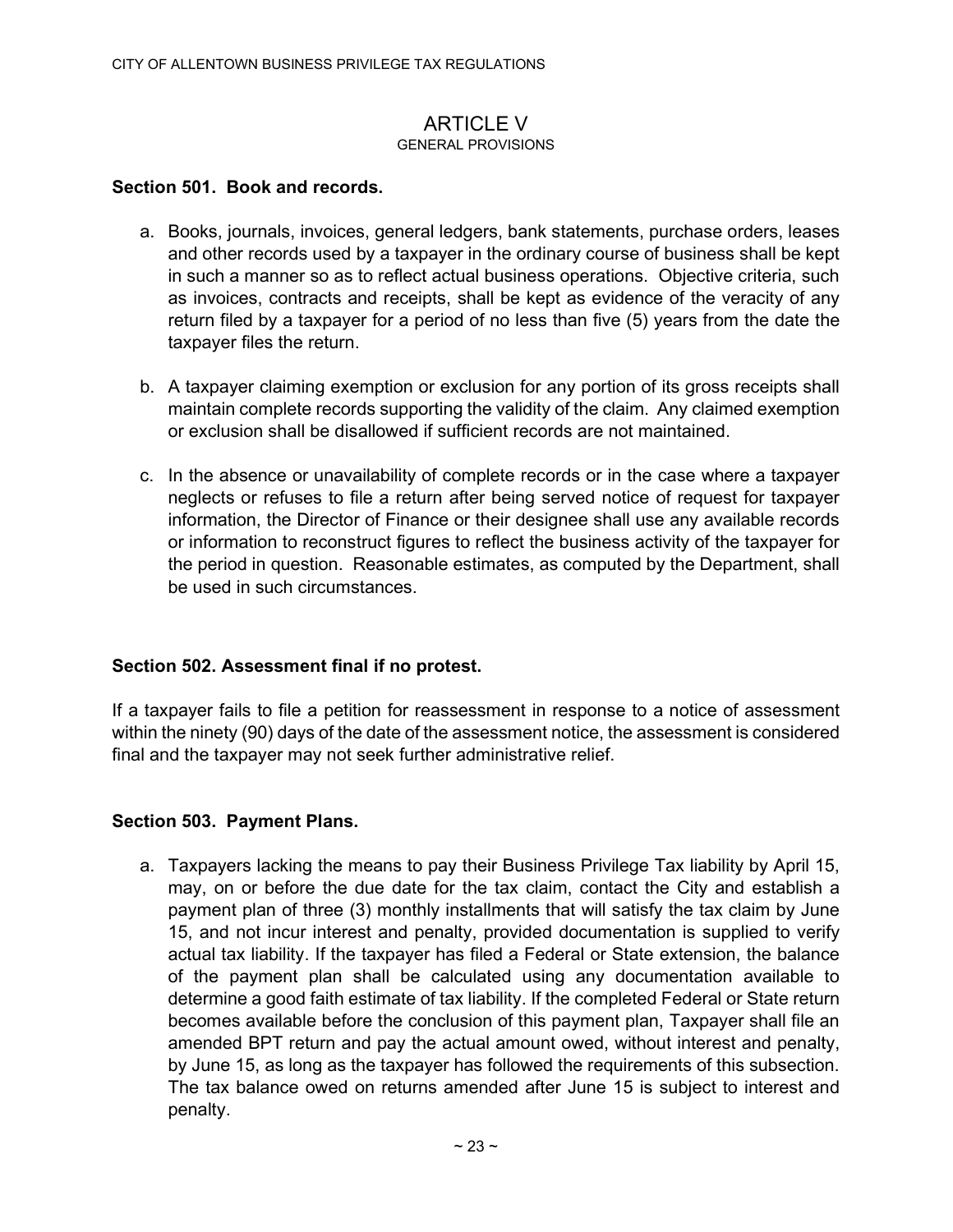- b. If the taxpayer fails to follow any of the procedures or make any of the payments as set forth in subsection (a) above, the taxpayer shall be denied interest and penalty relief on any balance remaining after April 15.
- c. If the taxpayer has failed to pay, in whole or in part, two or more years of Business Privilege Tax consecutively or nonconsecutively, the maximum term of any payment plan shall be six (6) monthly installments, as long as the balance of the unpaid tax and interest and penalty totals less than \$10,000.
- d. If the taxpayer's balance for two or more years of unpaid or underpaid tax and interest and penalty totals more than \$10,000, the maximum term of any payment plan shall be eight (8) monthly installments, except that the taxpayer must establish such payment plan of (8) installments so that the total claims for all tax, interest and penalty is paid in full by December 31 of the year in which the plan was established. If such a taxpayer, seeking payment plan, cannot satisfy the total claims due by December 31 of the year in which they are seeking the payment plan, the maximum term of its payment plan shall be six (6) monthly installments.
- e. Taxpayers shall not be offered relief exceeding that which is contained in this Section by making a claim it did not receive a Business Privilege Tax return or delinquency notice.
- f. Taxpayers shall be denied recourse to the provisions of this Section if they have received a notice of assessment. Such a taxpayer, having received a notice of assessment, shall, instead, seek the remedies and relief afforded to it under the Local Taxpayer Bill of Rights Act.

# Section 504. Savings and Severability.

- a. If the tax, or any portion thereof, imposed upon any person under the provisions of these rules and regulations is held by the judicial branch to be unconstitutional, or in violation of any other provision of law, the decision of the court shall not affect or impair the right to impose the taxes or the validity of the taxes so imposed on other persons as herein provided.
- b. The provisions of these rules and regulations are severable, and if any of its provisions shall be held illegal, invalid or unconstitutional, the decision of the court shall not affect or impair any of the remaining provisions of these rules and regulations. It is hereby declared to be the intention of the Director of Finance that these rules and regulations would have been adopted if such illegal, invalid or unconstitutional provision had not been included therein.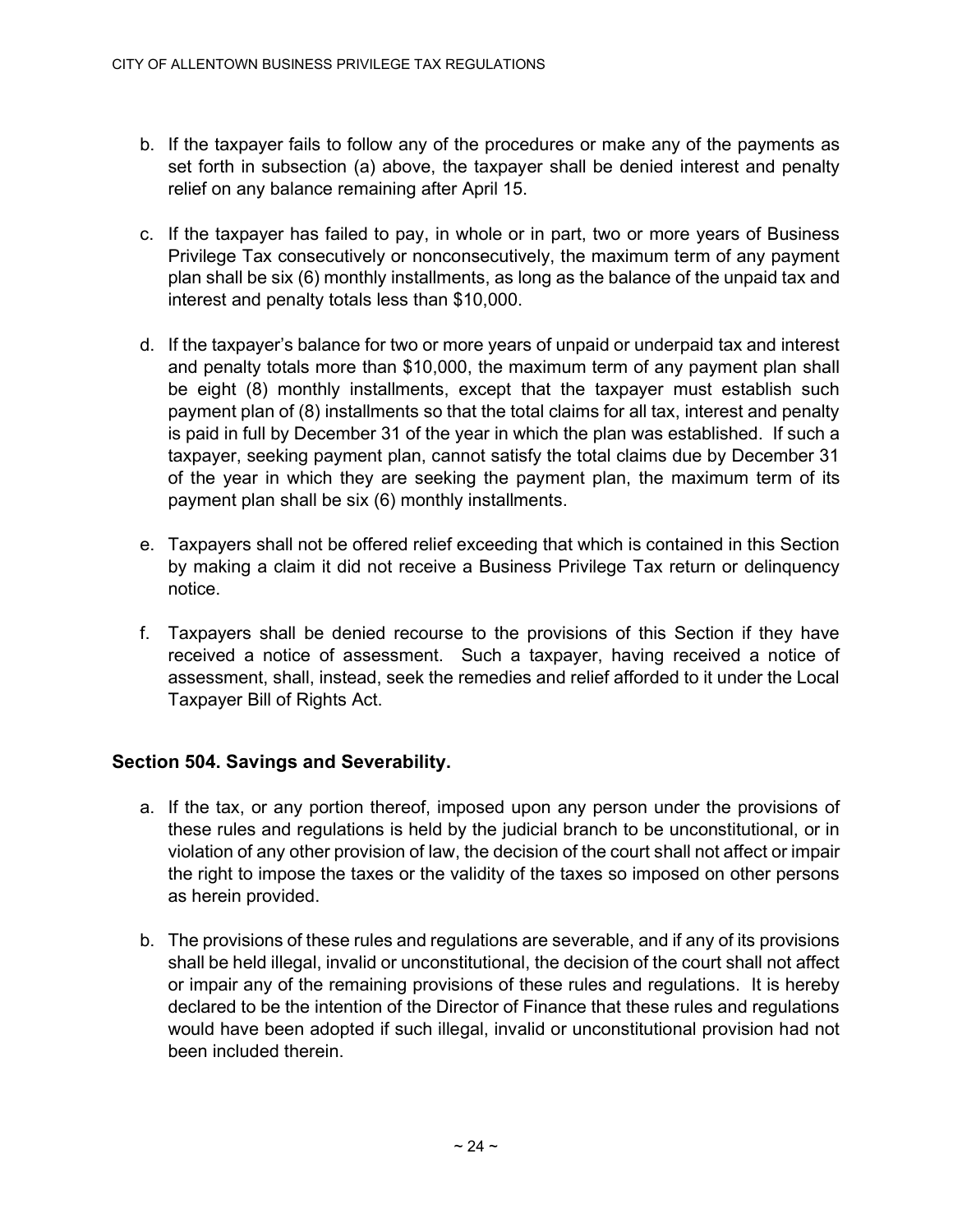#### Section 505. Clarification of Rules and Regulations.

- a. If, by virtue of a judgment, ruling, order or opinion of the judicial branch, or by opinion of the tax appeal board or enactment of the legislative branch, any provisions of these rules and regulations are invalidated, the Department will issue a bulletin revising the rules and regulations in a manner not inconsistent with the ruling or enactment within ninety (90) days of the effective date. However, this shall not be required if the City files a timely appeal of such ruling, decision, or order, until such time as the City has exhausted its appeal or judicial recourse or remedies. If any such ruling, opinion or order is reversed upon appeal, the Department shall include a footnote describing such reversal in these regulations within one (1) year.
- b. The Director of Finance or their duly appointed deputies may also issue revisions of these regulations for any reason by issuing a bulletin. All bulletins shall be incorporated into the regulations, either into the body or by footnote referencing such bulletin, by the end of either of the next two subsequent calendar years.
- c. All bulletins shall be numbered, by the year in which they are issued and in series, such as "City of Allentown Business Privilege Tax Bulletin 2021-01" and, subsequently 2021-02.
- d. All Business Privilege Tax Bulletins, as well as a complete and current copy of these rules and regulations shall be available to the public on the City's website, and searchable by the most widely used internet search engine.